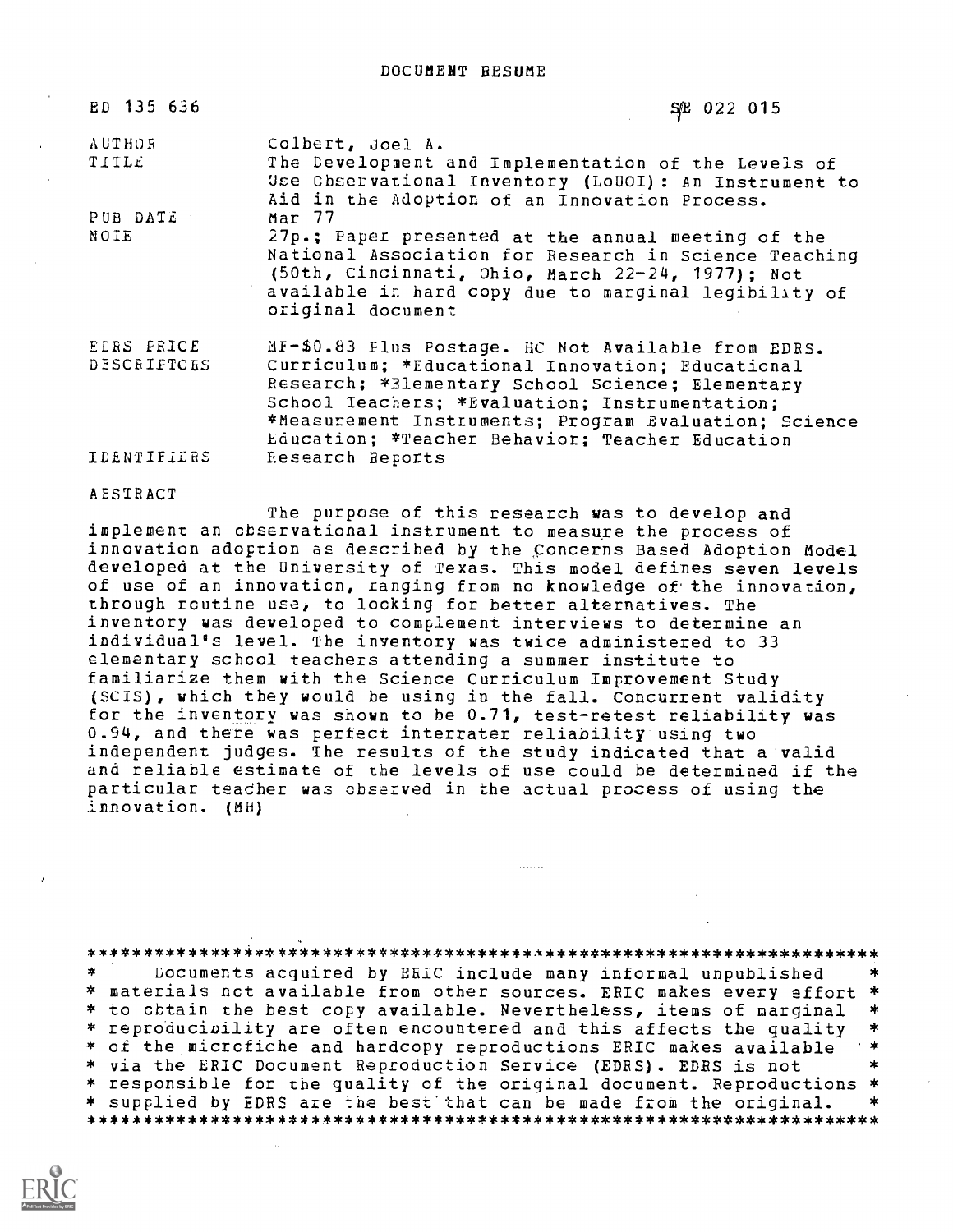# U S. DEPARTMENT OF HEALTH, EDUCATION & WELFARE NATIONAL INSTITUTE OF EDUCATION

THIS DOCUMENT HAS BEEN REPRO.<br>DUCED EXACTLY AS RECEIVED FROM<br>THE PERSONORORORANIZATIONORIGIN.<br>ATING IT POINTS OF VIEW OR OPINIONS<br>SENTOPPICIAL NATIONAL INSTITUTE OF<br>SENTOFPICIAL NATIONAL INSTITUTE OF<br>EDUCATION POSITION OR

## THE DEVELOPMENT AND IMPLEMENTATION OF THE LEVELS OF USE OBSERVATIONAL INVENTORY (LoUOI): AN INSTRUMENT TO AID IN THE ADOPTION OF AN INNOVATION PROCESS

Joel A. Colbert

 $\hat{\rho}_{\rm eff}$  , , , , ,

 $\mathcal{Q}$  $\sum$ 

1356

**222 0/5** 

The University of Kansas

Paper presented at the Annual Meeting of the National Association for Research in Science Teaching, Cincinnati, 1977.

 $\overline{2}$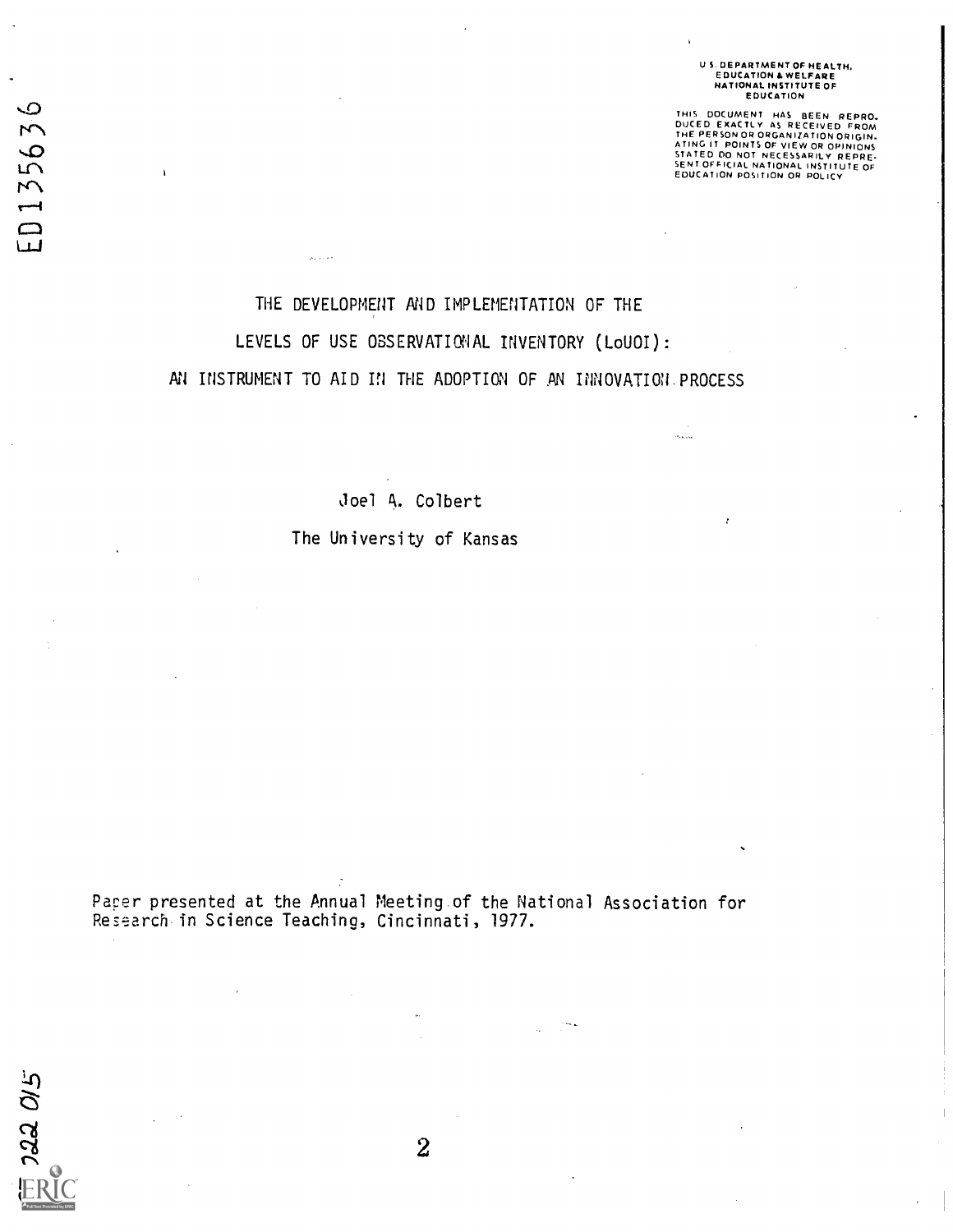#### THE DEVELOPMENT AID IMPLEMENTATION OF THE (LoUOI)

Change is defined in Webster's Dictionary as "to make different: modify." It seems that all of us are in a constant state of change whether we realize it or not. This term is especially relevant to the teaching profession. The particular type of change that is most interesting to this author is that which teachers experience when they are faced with an innovation, e.g., a new curriculum, which they are supposed to teach. Too often a school system or even an individual school adopts one of the "new" curricula and the faculty is supposdd to teach it without any advanced training and/or preparation. The -esults of this situation are that these extensively planned, fieldtested, well researched, and expensive curricula do not fulfill the expectations of the school system. Therefore, when such an innovation does poorly or even fails in a school, everyone asks why and who is at fault. Everyone, from students to the superintendent, receives some blame; but in any event, the new curriculum is either retained, being used incorrectly, or dropped, at considerable expense to the taxpayer.

There has been considerable literature written concerning the adoption of an innovation process. However, little attention has been paid to the actual affective and behavioral changes that teachers go through in this adoption process. As mentioned earlier, too often is the case where the faculty has insufficient inservice training and/or preparation time to be able to handle this abrupt change. Why do they need time or training? Do they feel threatened? What kinds of changes do they go through during the initial and subsequent phases? These are interesting questions. Recently, at the University of Texas Research and Development Center for Teacher Education, researchers have been attempting to address such questions.

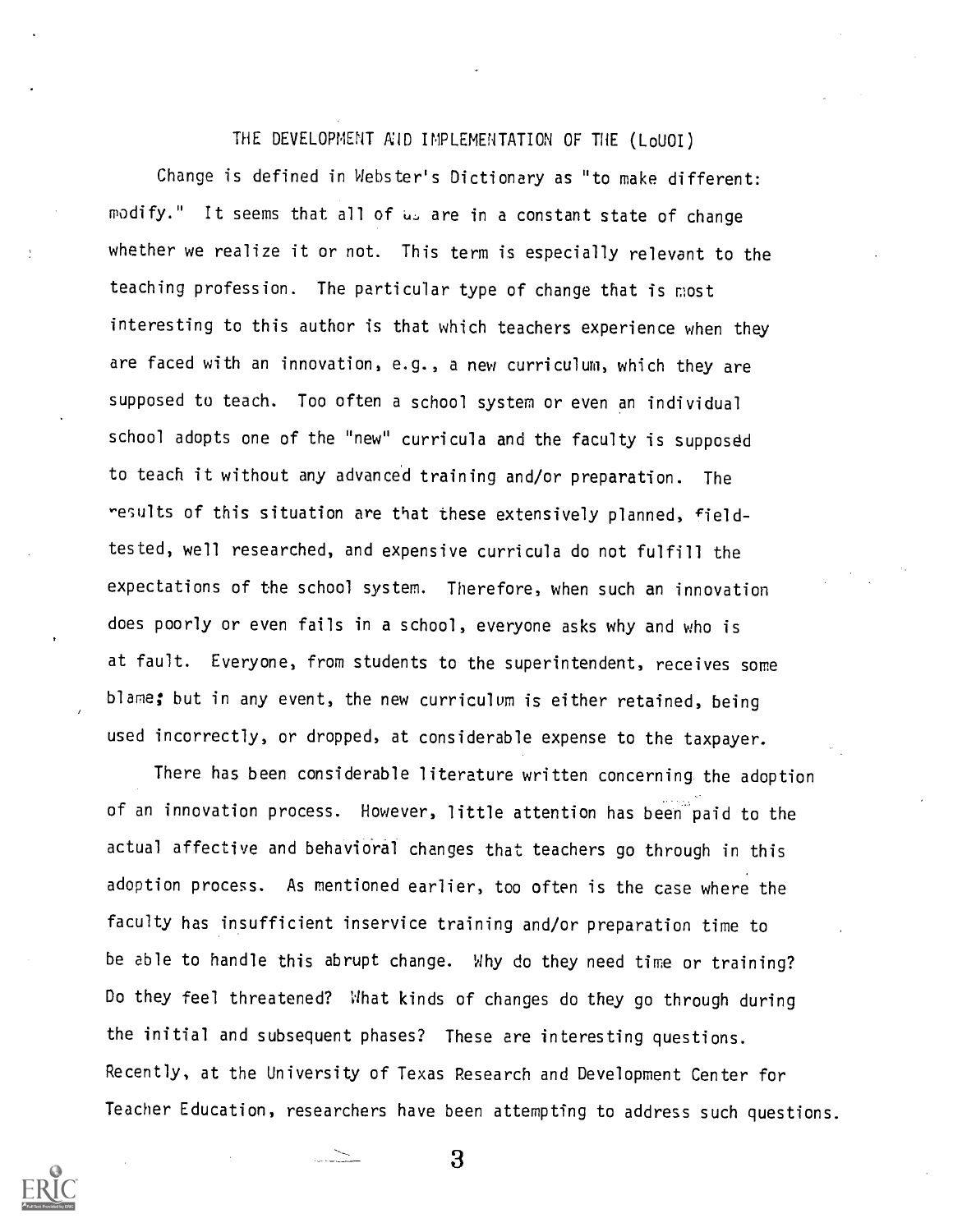They have been using interviews and questionnaires to obtain some insight into the problem of change. It is the purpose of this project to build upon the University of Texas R&D Center's research by developing an instrument that permits direct observation of the types of behavioral.changes teachers go through in the adoption of an innovation.

The author believed that while an interview had been an excellent method for gathering information, the value of the data would be enhanced by providing another vantage point relating to the level of use of a particular innovation. Therefore, it seemed necessary to develop an observational tool to complement the interview in order to verify the manner in which an innovation was adopted by a school system. It was also felt that the observational tool should use low inference categories or items, so as to maximize the accuracy of the ratings of the individuals under observation.

#### Review of the Literature

#### The Concerns Based Adoption Model

The present research is based on work done at the University of Texas Research and Development Center for Teacher Education under the direction of Dr. Gene Hall. This project has explored many important aspects in the adoption of innovations. Hall, et al (1975) asserted that changes did not occur just because a decision maker announces it, but that change was a developmental process. The focus of recent research has been on large scale, systems-wide changes, e.g., the development of national curricula, the open school concept, individualized instruction, and others. The focus of the Concerns Based Adoption Model (CBAM) is on the individual who must



4.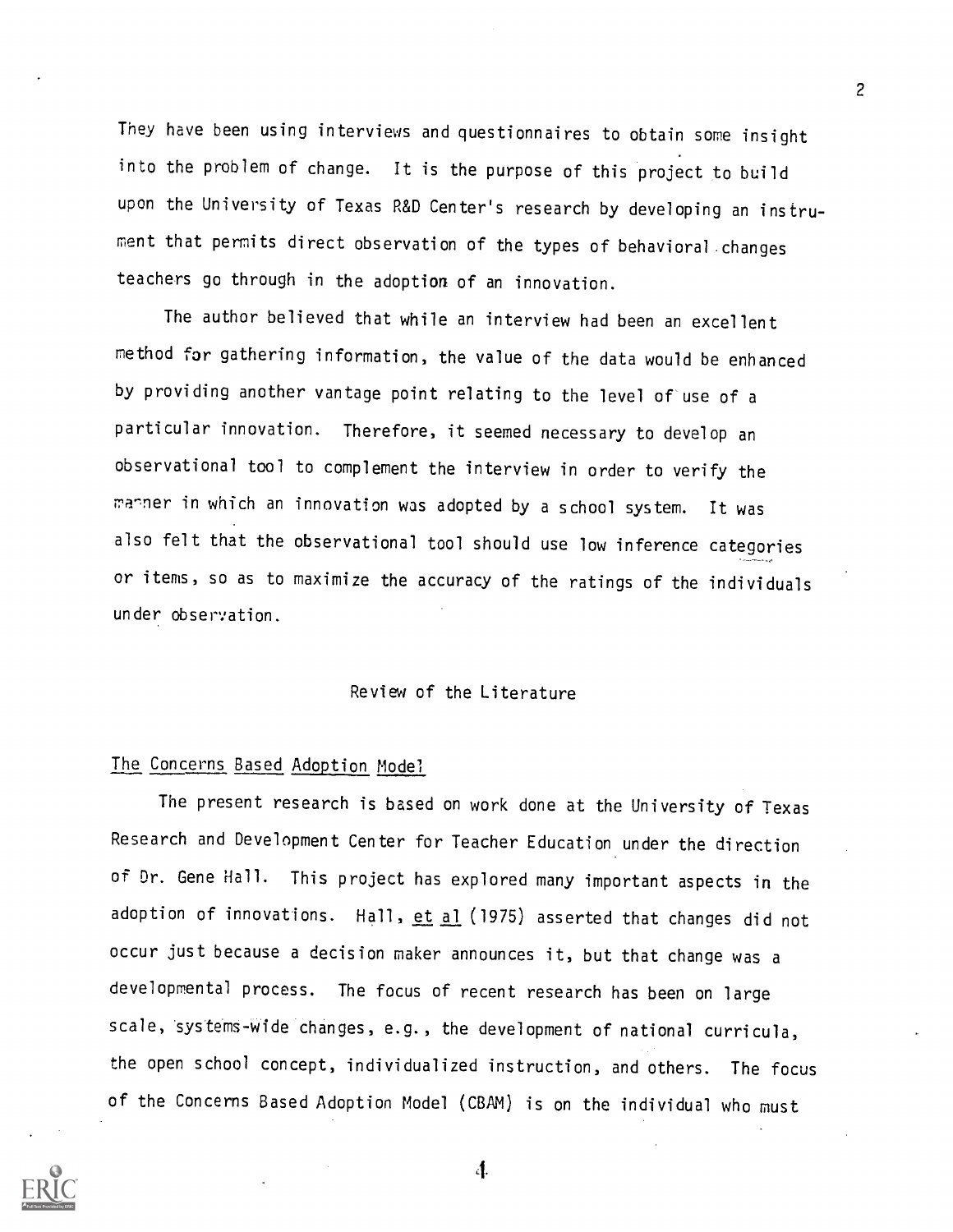ma'e the change. CBAM proposes to describe the "developmental steps of growth in feelings and skills that are experienced by individuals as they adopt innovations" (Hall, 1975). Again, a key assumption is that the adoption of an innovation is a process, not an event. The two dimensions that describe the developmental growth in concerns and skills in using the innovation are the Stages of Concern About the Innovation (SoC) and the Levels of Use of the Innovation (Loll).

Stages of Concern (SoC). "Concerns are part of the change process as experienced by individual educators involved in implementing various innovations ..." (Hall, 1975). The Stages of Concern dimension suggests thdt "as individuals move from unawareness and nonuse of an innovation to ultimate, highly sophisticated use of an innovation their 'concerns' move through identifiable stages as well. There appears to be a somewhat developmental progression in the kinds of concerns that innovation users have about their use of an innovation" (Hall, 1975). There are seven SoC hypothesized to form the individual's "affective field" in relation to the adoption of an innovation. These are summarized in Table 1.

Insert Table 1

Hall and his associates have developed a 35 item Stages of Concern Checklist to measure the stages of concern for an individual. The checklist consists of seven scales, with each containing five items. The content of the scales is based on written responses of a large sample of teachers and professors as to their concerns about an innovation being adopted by their institutions. The SoC Checklist has been analysed in



5

т,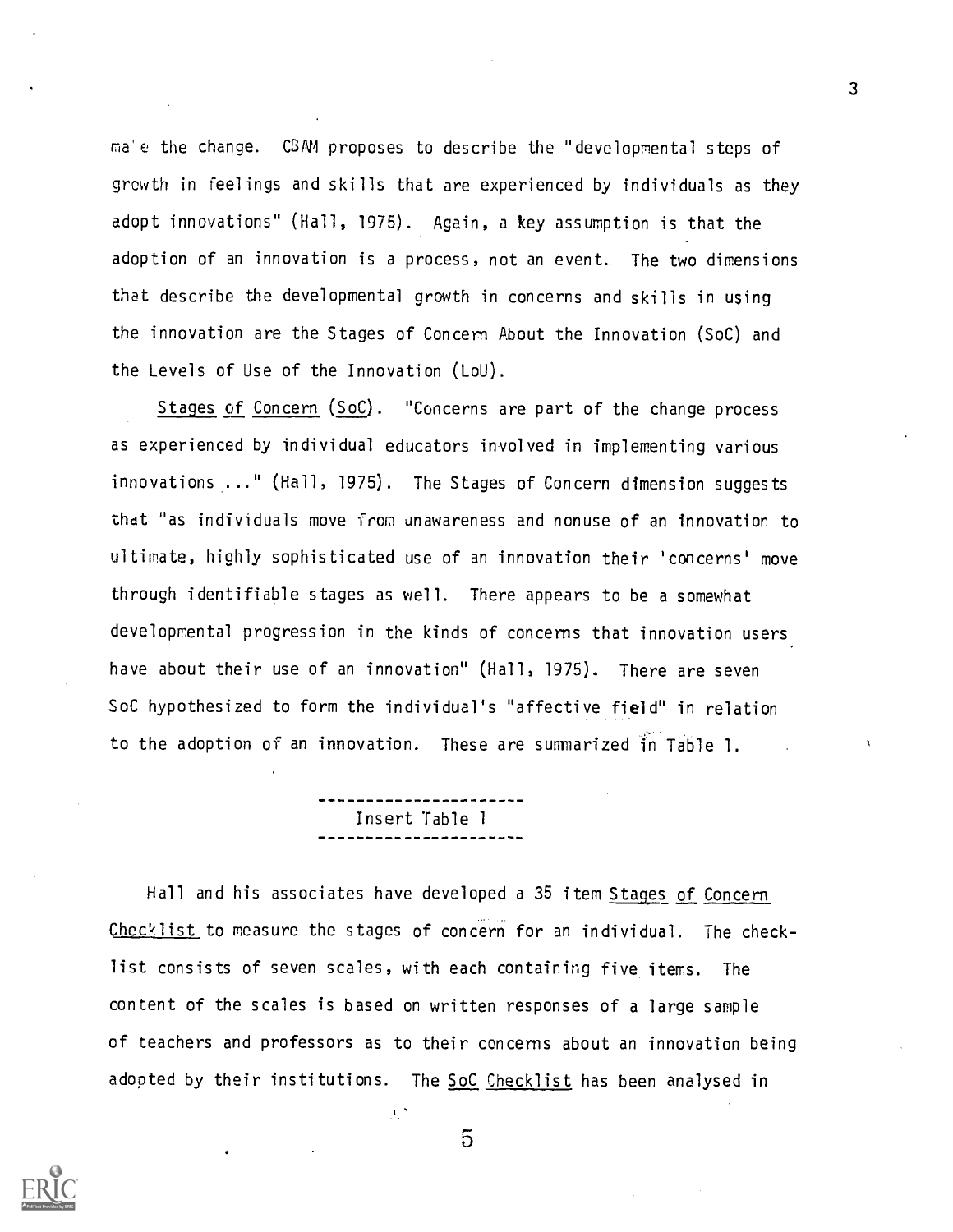several studies. Test-retest reliability has ranged from .65 to .86, internal consistency ranged from .80 to .93, and the alpha coefficient was .96 (Hall, 1975).

Levels of Use (LoU). The other CBAM dimension, and the one primarily dealt with in this study, is the Levels of Use of the Innovation. The erphasis is not on the feelings or affect concerning the innovation, but on what is actually being done with it. The LoU also involves a hypothesized developmental progression. The initial stages begin with an orienting, i.e., awareness, stage to a decision to use the innovation, to a preparation stage and initial use, often mechanical in nature, to routine use and refinement, to a collaboration with colleagues stage, and finally, the renewal stage, where better alternatives are sought. A summary of each stage is located in Table 2.

### Insert Table 2

The LoU Chart is located in Table 3. This chart not only contains a description of each level but also the decision points which must be determined before an individual can be rated at a particular level. These decision points and definitions served as the foundation for the observational inventory developed in the present study.

Insert Table 3

The Levels of Use have measured by a "focused" interview developed by Hall and his associates. The interview appears to be a normal conversation with the user concerning the innovation. It uses a branching technique Wth defined decision points that differentiate and separate each LoU.



6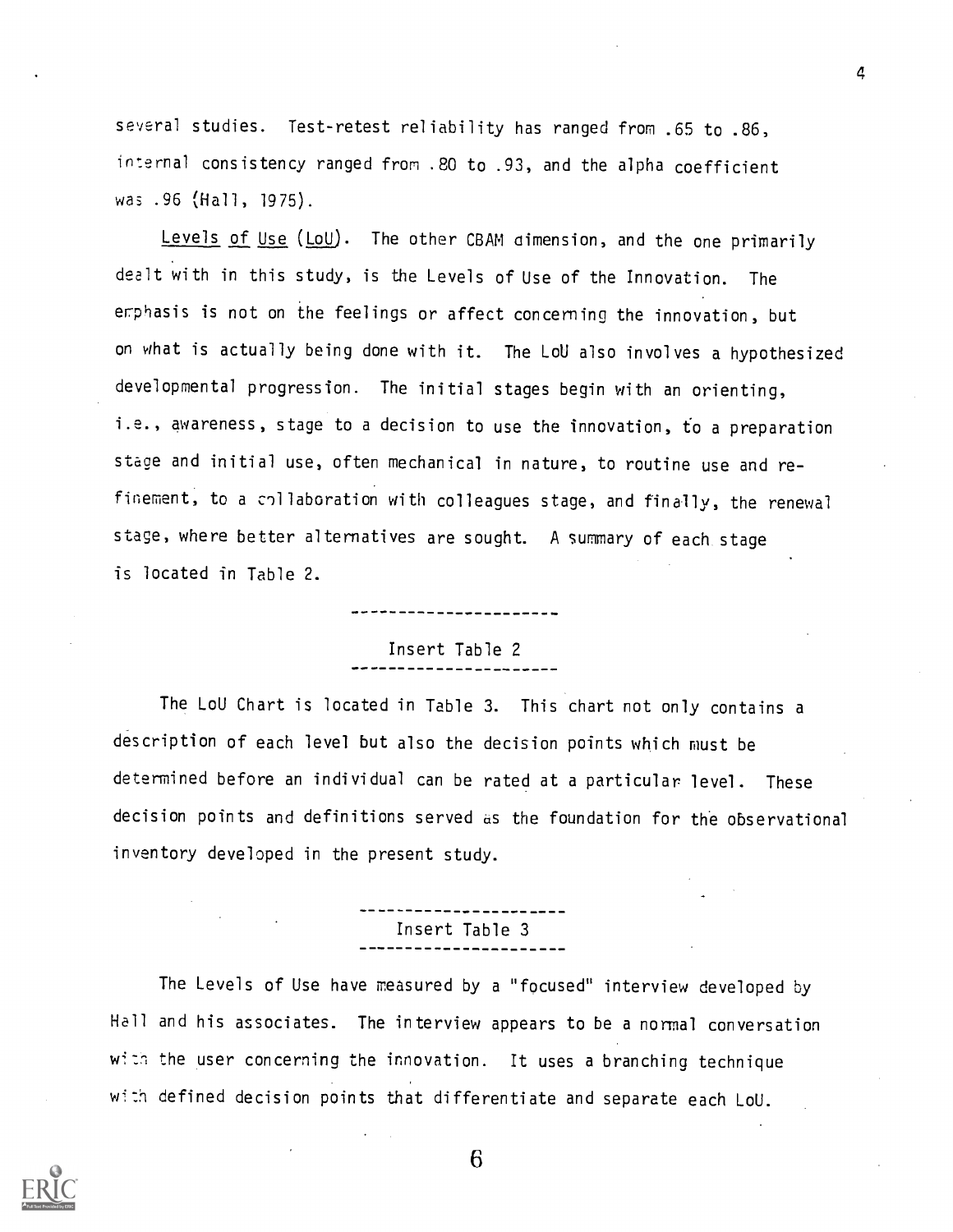Specific probing questions are used to gain more detailed information to increase the confidence of the LoU rank. The conversation is taped and rated by trained raters. Interjudge reliability for the LoU Interview ranged from .64 to .81 (Hall, 1975).

Research Studies. Several studies have been conducted in the development of the CBAM with interesting results. Stages of Concern were studied using two independent variables, teaming and modules (Hall, 1975). Hall found that "the concerns data on both teaming and modules leave <sup>a</sup> distinct impression that there is a classic nonuser concerns profile similar to what was hypothesized [that self concerns were the most intense] and that the user concerns profile appears to move through some developmental progression although the rate of movement and shapes are dependent on both time and on the characteristics of the institution's support systems." LoU were also studied for teaming and modules. Hall concluded that the most dominant LoU was LoU IV-A, routine, and that LoU V, integration, and LoU VI, renewal, were rare. He also concluded that there wasn't a linear development in LoU. It appeared that individuals can go back and forth one or more levels, or stay at a particular level and never move.

Loucks (1975) referred to research conducted using the C8AM in evaluating Individually Guided Education (IGE) in Austin, Texas schools. IGE was considered to be an innovation bundle composed of such innovations as teaming, multi-age grouping, and individualized instruction. Conventional analysis of the data, using one-way analysis of variance, indicated no significant differences between users and nonusers of IGE at both grade levels studied: Overall, it could be concluded that IGE did not make a difference. However, after studying a critical innovation, individualized instruction, it was indicated that there were significant differences in both IGE and non-IGE schools. These differences were found to be due to the fact that a number



7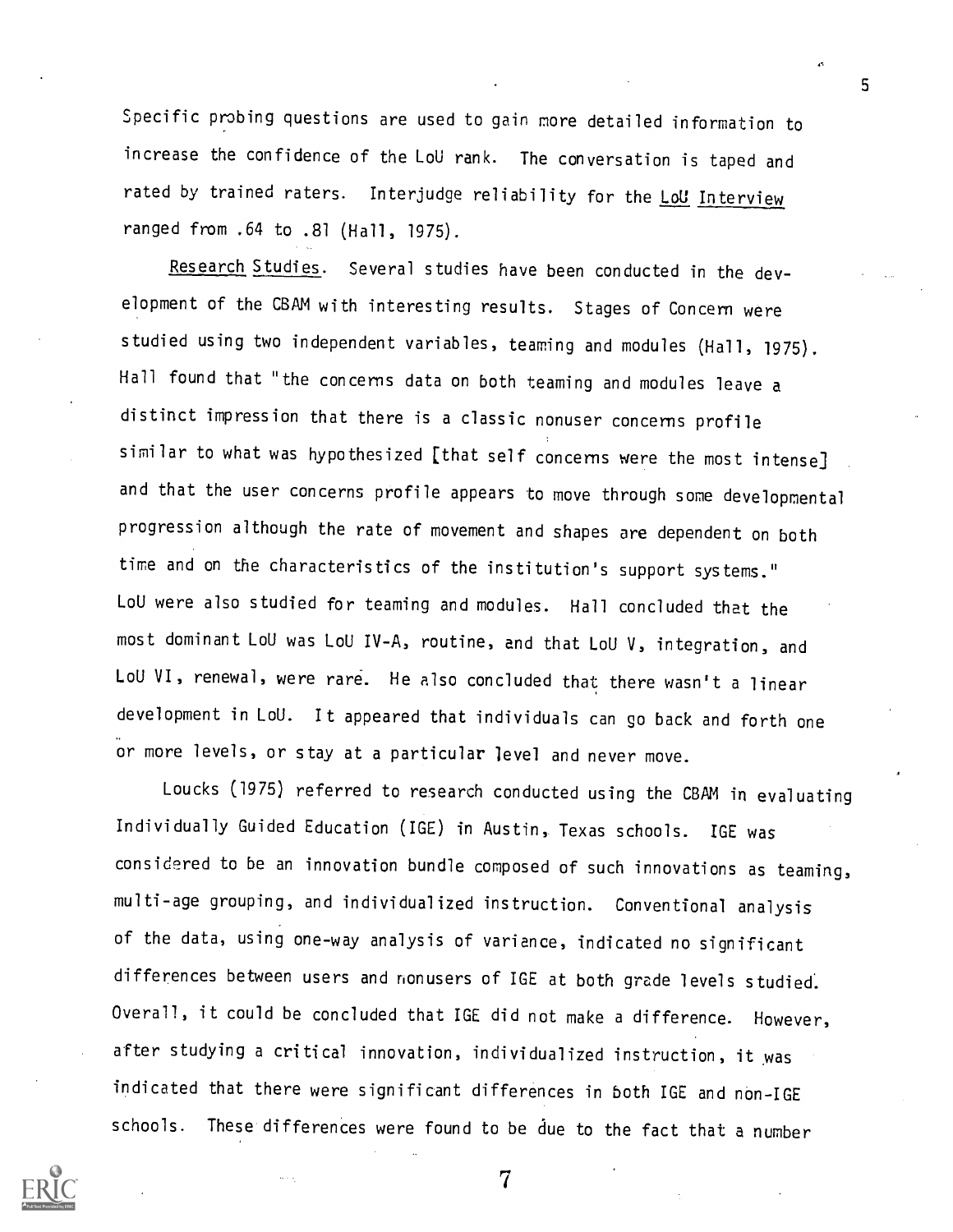of non-IGE teachers were individualizing instruction and a sizeable number of IGE teachers were not individualizing instruction. Therefore, the results were misleading. "The phenomenon of 'controlling' for the presen( ) of the innovation or treatment and not having firsthand knowledge of its presence greatly increases the danger of developing spurious findings and misinterpretations" (Loucks, 1975).

Loucks (1975) also studied the relationship of LoU and achievement. The innovations considered were individualized reading and individualized mathematics for second and fourth grades. Overall comparisons revealed no significant differences, but grouping by grade level did. Results of the analysis for the second grade sample indicated a significantly greater achievement for users of individualized reading than non-users; there was no significant difference between users and non-users of second grade individualized mathematics. For the fourth grade, users of both innovations showed significantly greater gains in achievement than non-users. Loucks also looked at the relationship of achievement gains across the different LoU. Results for individualized reading indicated a peak in achievement for LoU III and LoU IV-A and decreasing for higher. levels, while mathematics achievement increased steadily from LoU I to LoU V. The samples were small and only one grade level sampled, thus, these findings are not readily generalizable. More research is needed in this area.

LaShier, Hall, and Colbert (1976) conducted an evaluation of teacher concerns for a National Science Foundation Summer Institute in which SCIS was introduced to a group of teachers for implementation the following year. The 28 summer, 1975 participants who had no experience with SCIS were given the SoC Questionnaire prior to the Institute and compared with 28 teachers who attended a summer, 1974 Institute and had one year's



8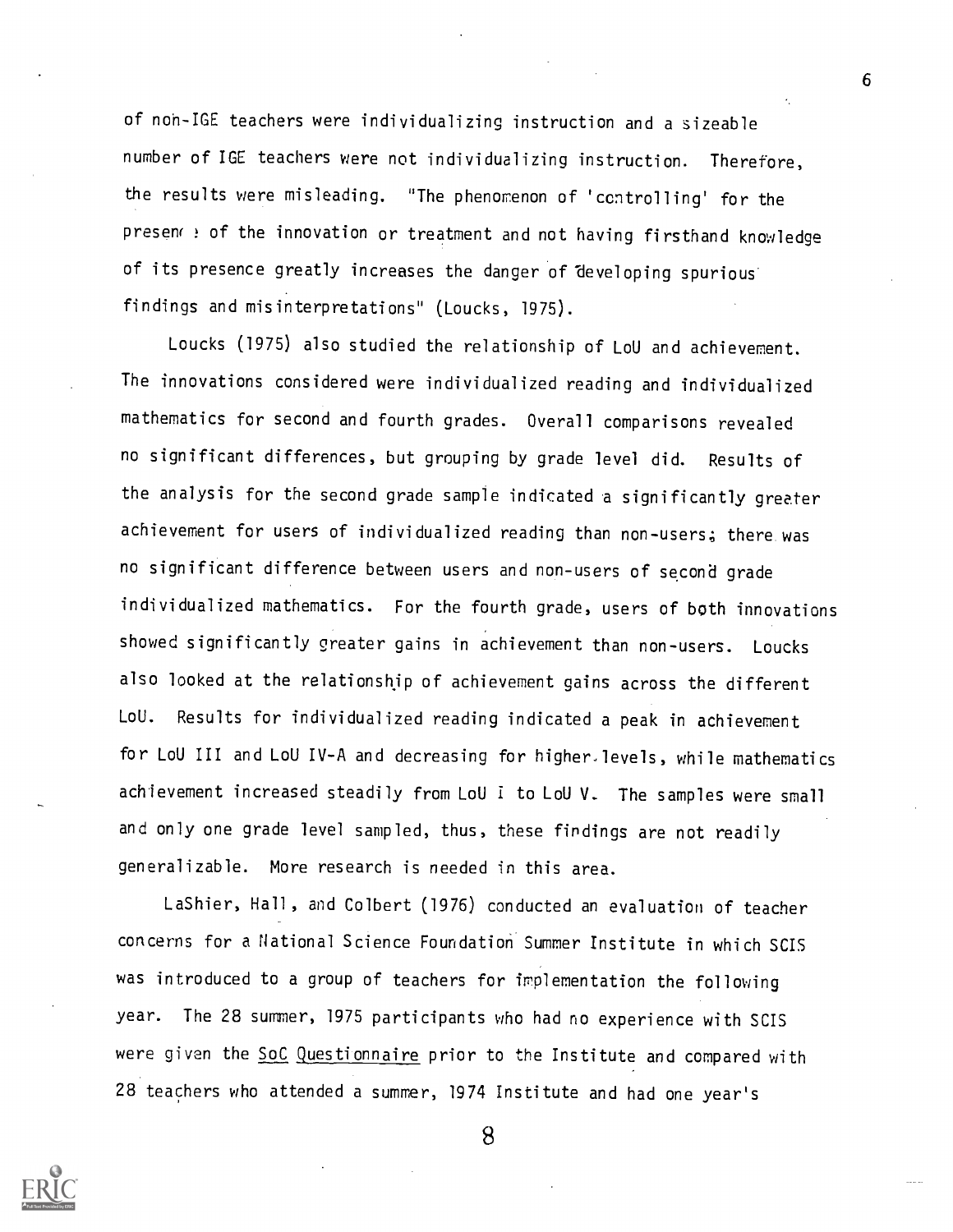experience with SCIS. The results indicated that those with one year's experience and the previous workshop had reduced the early stages of concerns. At the conclusion of the sumner, 1975 Institute participants had greater concerns for: "inagement of SCIS, increasing student impact through collaboration with other teachers, and exploring more universal benefits from SCIS, including looking for better alternatives. Observational data for the LoU of the participants were collected after four months of SCIS teaching. Results indicate that 79% were using SCIS at LoU III or higher. Those below LoU III were either not assigned to science teaching or did not elect to teach the SCIS material.

7

#### Method

#### Sample

The sample consisted of 33 elementary school teachers from the Lawrence, Seaman, Holton, Basehor, and Turner, Kansas school districts. These people were all participants in a National Science Foundation Institute for four weeks during the summer of 1975. The purpose of the Institute was twofold. First, the participants became familiar with the ecology and natural history of northeastern Kansas, and second, they were introduced, quite extensively, to the Science Curriculum Improvement Study (SCIS) Life Science curriculum, which was to be adopted by the school districts the following fall. Prior to the summer Institute the participants corpleted the LoU Interview and the Concerns Questionnaire. The Concerns Questionnaire was also given at the end of the Institute. The participants also,completed these instruments in October, 1975, and again in January, 1976. The purpose was to collect data on the changes, if any, that these people were going through over a specified period of tine. The LoUOI was

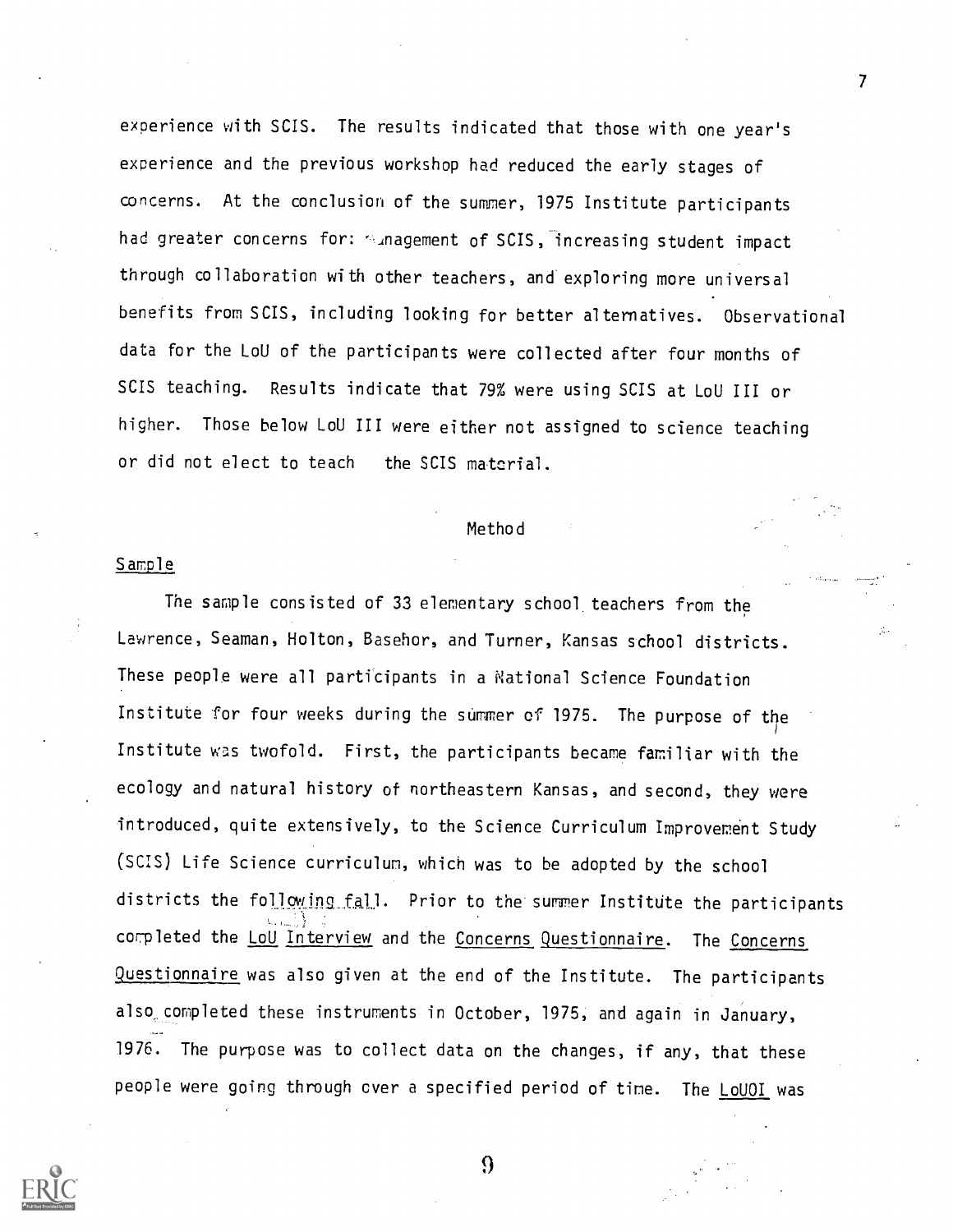utilized immediately following the January, 1976 data collection by the University of Texas staff, without any prior knowledge of the LoU Interview and Concerns Questionnaire results.

#### Instrumentation

The instrument under development in this research was called the Levels of Use Observational Inventory (LoUOI). The criteria used in this checklist are based on actual observations, telephone calls, attendance at workshops, and communication between the participants and the author during the months of September, 1975 to January, 1976. The author's role during these months and extending through the remainder of the school year was that of following up the summer Institute and assisting these teachers with the implementatiOn of science, particularly SCIS, in their classes.

The LoUOI is located in Appendix I. After each item there are three categories in which to place a check. In the Attendance and Out of Class sections the "yes" category was marked only if the teacher met the criteria more than two times. If two or less times, "occasionally" was checked. Monthly workshops refer to those held by the author to reinforce and implement SCIS Life Science. The In Class category depended on what was occurring at the time of visitation and only the "yes" or "no" categories applied. The degree of confidence item at the top of the instrument refers to the inferred degree of certainty of the predicted LoU. It is a subjective item and refers only to how certain the observer is of the LoU predicted.

A section on classroom climate was included since it was decided that this type of criterion was essential, especially for discriminating LoU III from LoU IV-A. As can be seen in the LoU Chart, in Table 3, classroom climate is a key criterion for differentiating between Loll III and LoU IV-A. In LoU III, mechanical use, the user experiences management problems; the



10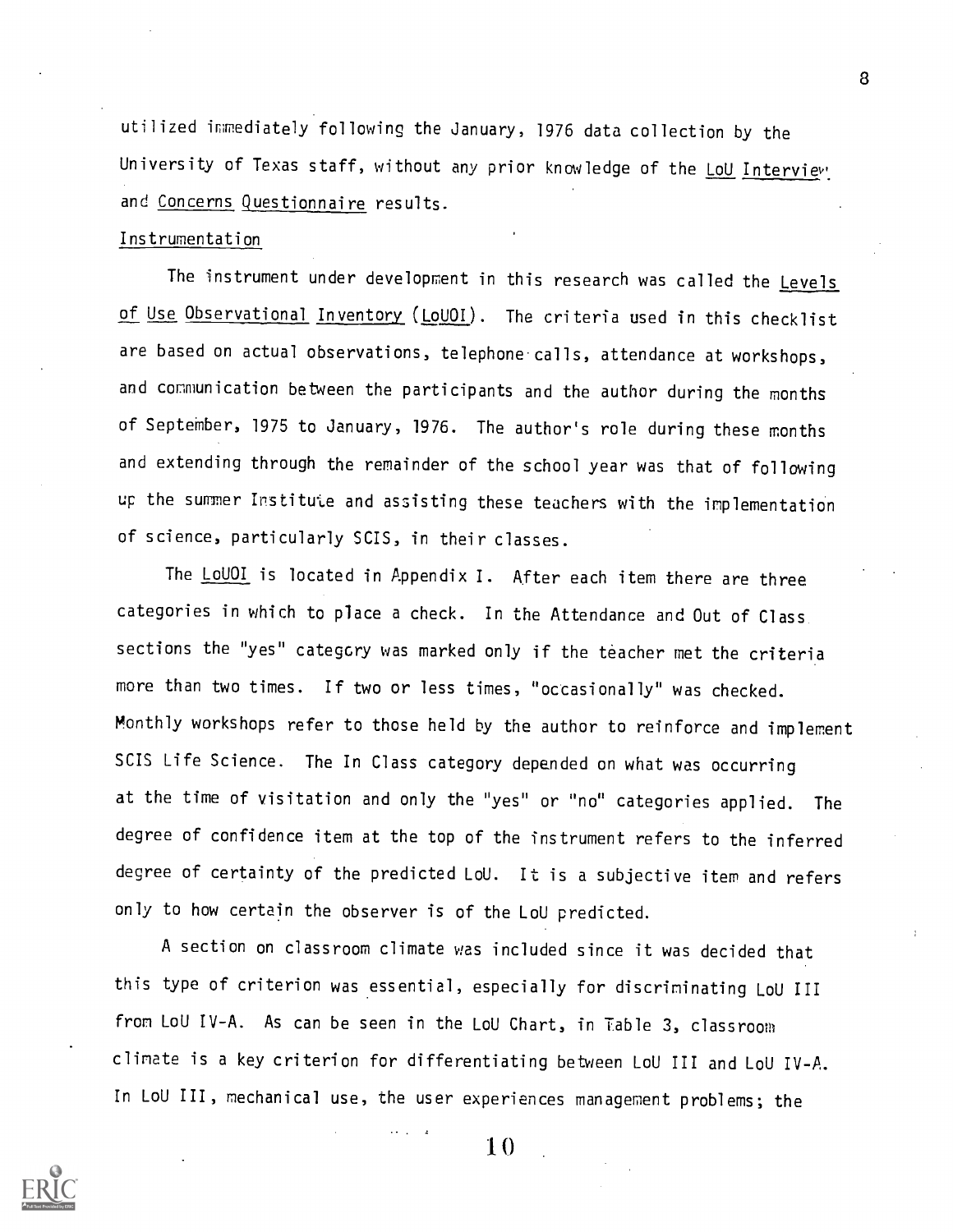flow of actions of the teacher and students being disjointed, uneven, and uncertain; and the roles of teacher and students are not well defined with nany procedural questions asked by the students. Level IV-A, routine, is exemplified by few management problems, a general smoothness in classroom procedures, and a well defined role structure.

The first three substantive teacher statements and/or questions during each classroom visitation were also included, as these appeared to be good indicators of the LoU for an individual. The author was hesitant to include this section at first because the original intent of the instrument was to be a low inference measure, and categorizing what people say may result in high inference items. However, since it was very normal for subjects to indicate how things were going, and what their needs may have been, it was decided to include a section on verbal communication.

The next step was to classify these data according to the Levels of Use Observational Inventory Classification. This classification scheme is located in Table 4. The purpose of this instrument is to help people who are in a position to implement new curricula or other types of innovations in the classrooms to determine the Levels of Use for an individual and as a diagnostic device to aid in the adoption process.

Insert Table 4

#### Procedures

The LoUOI was used twice in the classrooms of each of the participants. Data were gathered at approximately two clek intervals. This procedure was used so as to allow the shortest possible time after the participants were interviewed by the University of Texas staff. Time appears to be a key element in the CBAM concept (Hall, 1975), and it was hoped that a high



11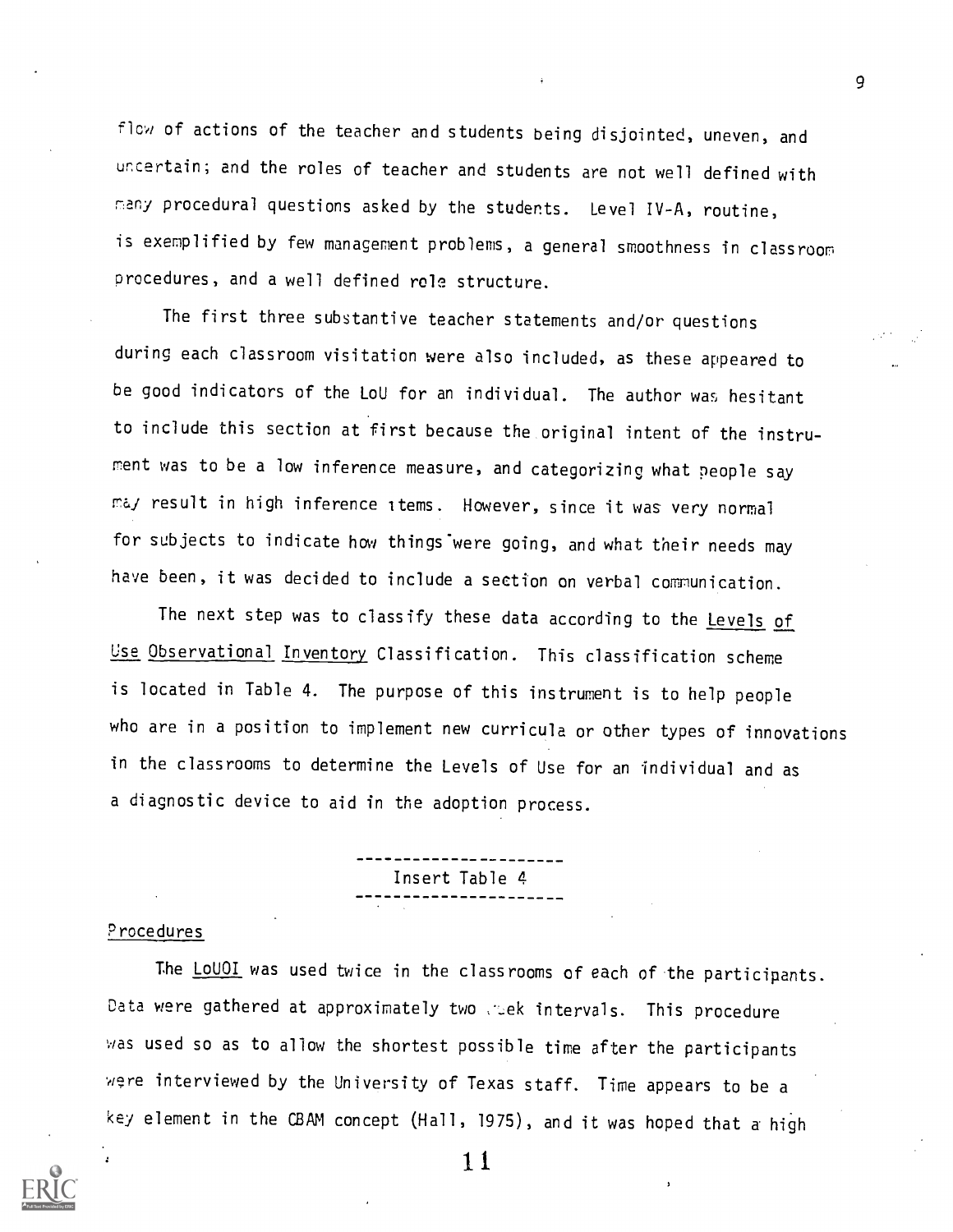level of agreement between the LoUOI and the LoU Interview would result.

The data were gathered as unobtrusively as possible. In most instances the author simply entered the classroom, was greeted by the teacher and students, sat down at the side or back of the room and proceeded to check off the appropriate observations. Usually, the teacher would engage the observer in conversation during or at the close of the lesson and the first three substantive questions and/or statements were jotted down or remembered and noted soom thereafter. Classroom climate was noted during the lesson and one or two students were approached and asked if they did SCIS regularly. The only deviation from this procedure occurred when the teacher did not teach science at all or on that particular day. In the first case, there were seven teachers. They were usually teamed with another teacher who taught science. Six subjects taught social studies and/or language arts, and one was a media specialist and librarian and was not assigned any science teaching as such. In this instance, the classroom climate section did not apply and was noted accordingly. This same procedure was followed for those who were not teaching SCIS at the time of visitation, although in this case students were asked if they did SCIS regularly.

#### Data Analysis

The data analysis consisted of a correlative analysis using the Spearman Rank-Difference Correlation Coefficient (Rho). The purpose of this procedure was to determine if there was a significant relationship between what the participants said in the LoU Interview and what was actually observed in their classes using the LoUOI.

Content validity for the LoUOI was addressed by asking a panel of experts to inspect the LoUOI and the LoUOI Classification, and to validate the items

10

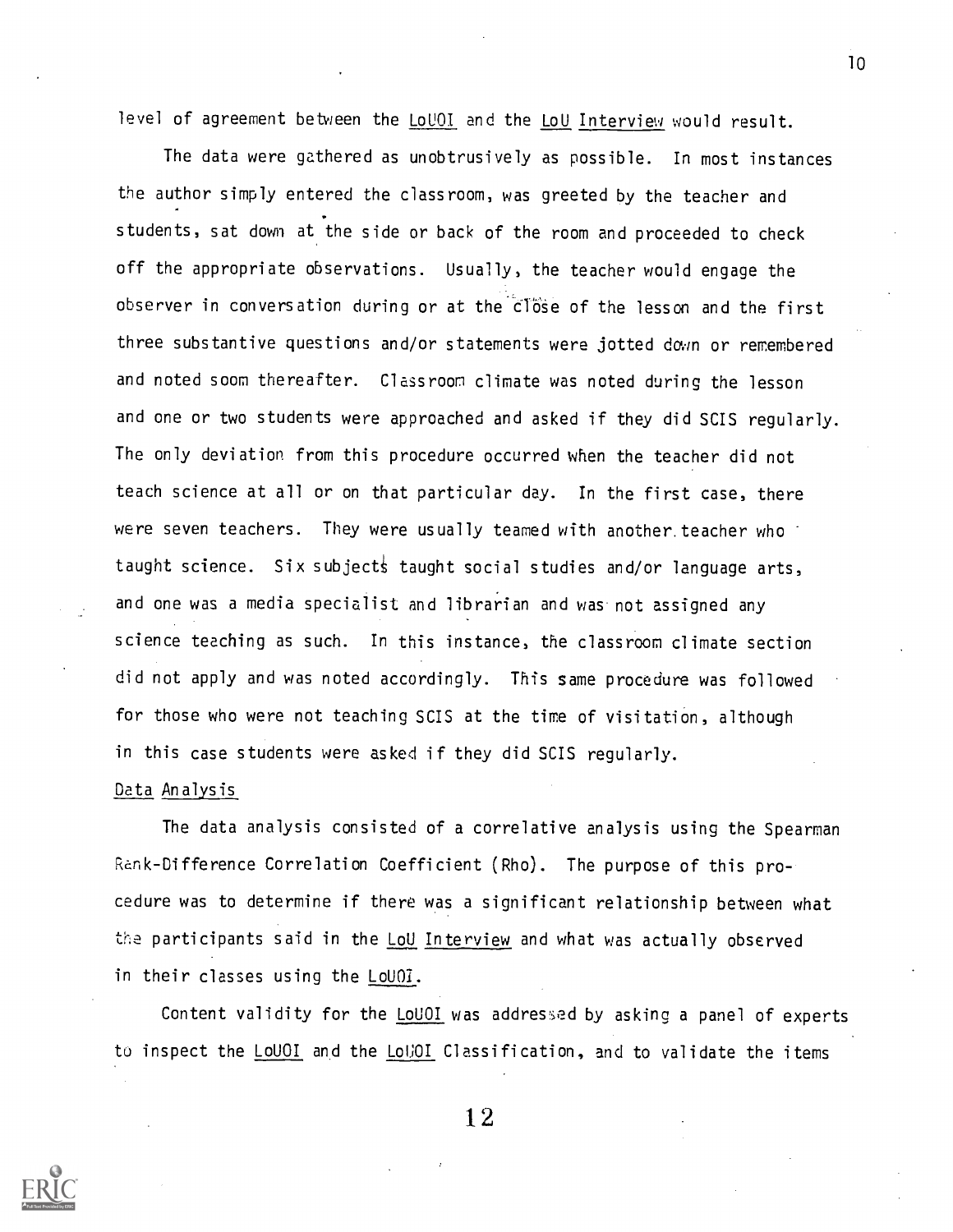and the Classification with the LoU Chart descriptions for each level. The panel consisted of Dr. William S. LaShier, Dr. Gene Hall, and Ms. Beulah Hewlove. The instrument and Classification were revised until total agreement was reached. Concurrent valid' by correlating the LoUOI ranks with the LoU Interview 1, and the lan's Rho.

The stability coefficient of this instrument was determined by observing each participant two times approximately one to two weeks apart and correlating the rankings using Spearman's Rho. Interrater reliability for the LoU Interview was determined by having several trained raters listen to the taped interview. Their reliability coefficients ranged from .64 to .81. The interrater reliability for the LoUOI was established by training another person familiar with this project to use the LoUOI and record data at the same time the author did.

#### Results and Discussion

The concurrent validity for the LoUOI, using the Spearman Rho procedure, was .711 (significant at alpha = .05). Test-retest reliability resulted in a correlation of .94 (significant at alpha = .05). Interrater reliability was perfect between the two judges, so no further analysis of the interrater reliability was necessary.

A relative frequency distribution for the LoU is located in Table 5. The results indicate that 78.78% were using SCIS at the LoU III or higher. There were seven teachers who were below LoU III. This was due to the fact that they were not assigned to teach science or did not elect to do so. The dominant category was LoU III, with 51.51%. The author feels that this was 'due to the fact that this was the first year of teaching SCIS for most of the



13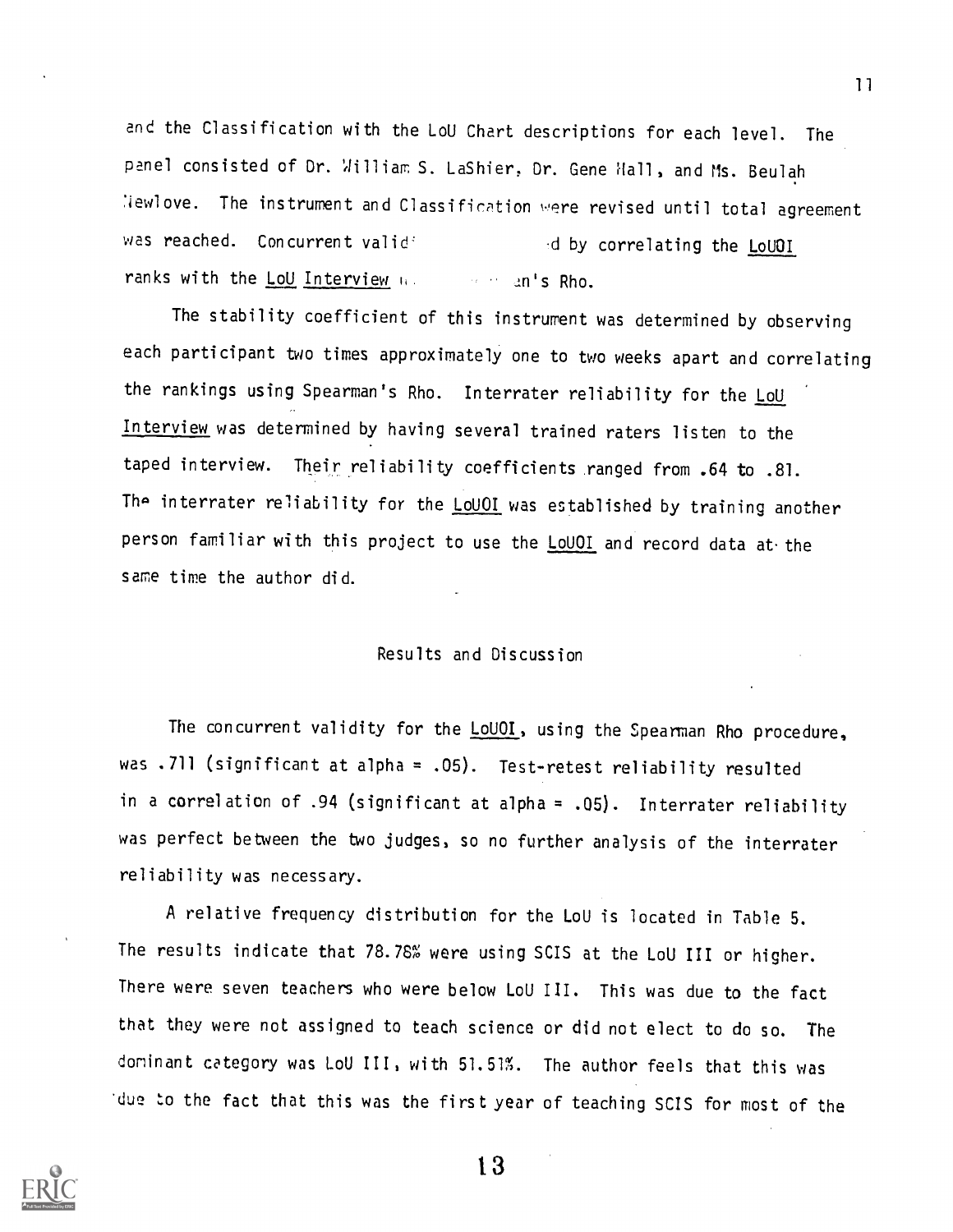participants, hence, the use of SCIS was very mechanical with all sorts of management problems. The one individual ranked LoU VI had been teaching SCIS for three years, and was deeply involved in science teaching. Therefore, it was not too suprising that the participant received this rank.

The validity and reliability of the  $L_0U0I$  been indicated. However, the concurrent validity of .711 had several factors affecting it that need further consideration. The first factor that affected this value was time. The Interview was conducted on January 24, 1976 and, according to the University of Texas staff, the LoU determined was based on all previous information as well as the current interview. The LoUOI was used in the three and one half week period following the interview. The first section of the LoUOI included the information gathered from the summer Institute up to the administration of the LoUOI, but the rest of the data were concerned with the actual time the observations were made. The question is whether the more cumulative aspects of the Interview effect the Levels of Use determined by the LoUOI. The answer is probably "yes", to a degree. For example, there were nine participants who were ranked at LoU III by the LoUOI and LoU IV-A by the Interview. This may be explained by the fact that these people had just finished teaching the SCIS Physical Science material and were starting the Life Science unit. These nine teachers had successfully taught the physical science material and accordingly ranked LoU IV-A by the Interview. However, when the rater was observing these participants they were just beginning the SCIS Life Science and were at LoU III. This is very important because it effects the interpretation of the data. It is important to know both kinds of information, i.e., where the teacher is at on a cumulative type of measure, and what is currently going on in the class. This difference obviously lowered the correlation value obtained for the overall study.



1 4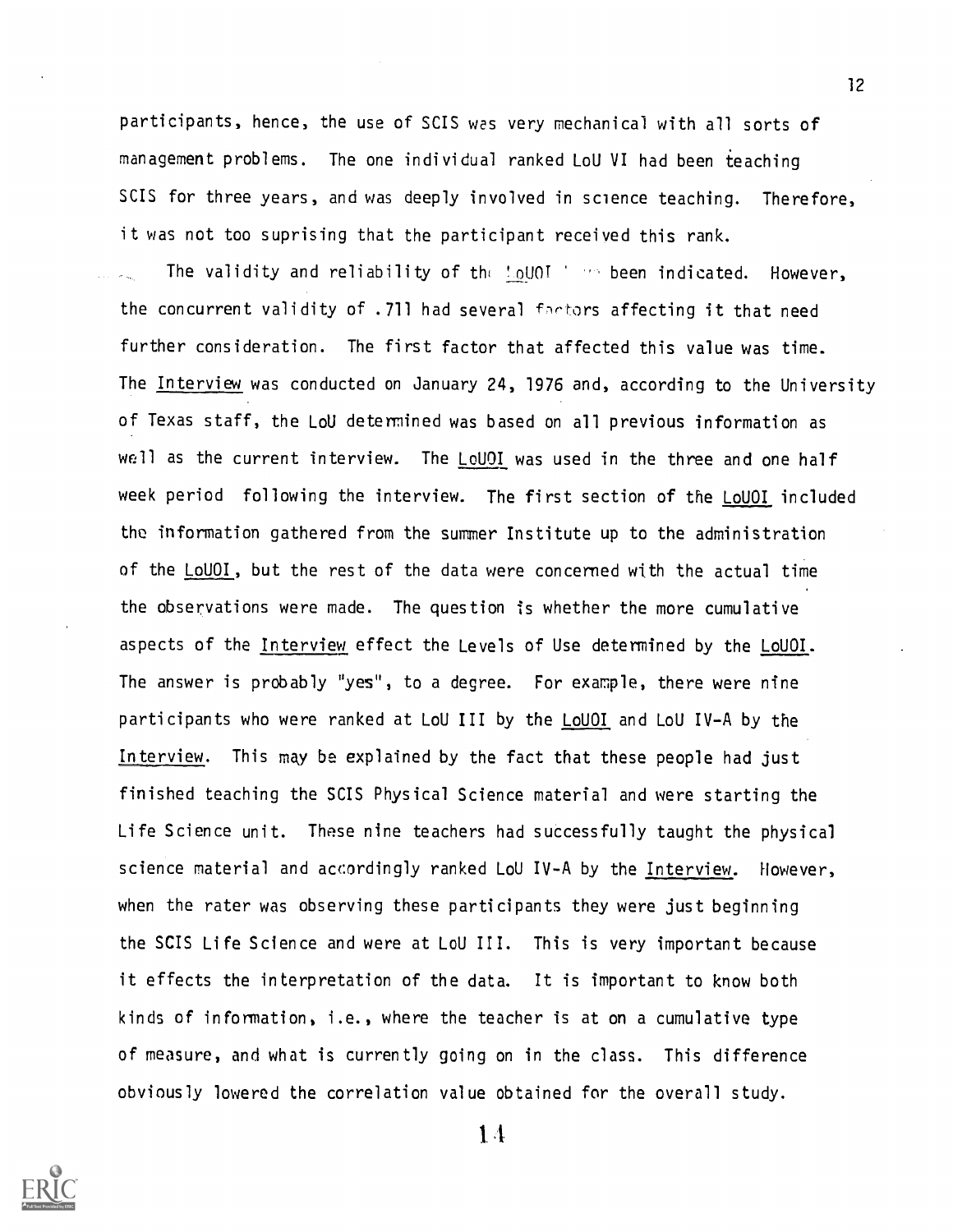Another problen was in the definition of the LoU 0 and LoU 1 categories. There were seven teachers who did not teach any science at all. The situation was that they taught language arts and/or social studies and another teacher taught science. According to the LoUOI Classification they attended the surrer Institute and may or may not have attended the monthly workshops. Therefore, these teachers wore knowledgeable about SCIS (and even had an opportunity to teach Ili Immer) and were rated at LoU I. However, in a recent communication  $\ldots$  on the University of Texas staff, the author was informed that some of these people could be rated LoU 0 as is reflected in the compbsite score. The differentiation appears to be in their pursuit of more knowledge about the innovation and whether or not they collaborate with other teachers and help them in the implementation of SCIS. Since the LoUOI Classification was based on the LoU Chart, the Classification had to be revised to include this difference.

Another problem trose with the discrimination of LoU III and LoU IV-A. One of the criteria for assigning an individual to LoU IV-A was their reporting that everything was going satisfactorily, whereas in LoU III there were management and logistical problems, e.g., equipment breakdown, scheduling prbblems, preparation problems, and classroom climate prcblems, resulting in unsatisfactory and ineffective use of SCIS. What the interviewers encountered were teachers reporting that everything was fine, but upon observing in the classes, there were such problems as previously mentioned. In fact, this discrepancy occurred in 10 cases. The individuals were rated at LoU III due to the results of the data gathered in sections I and II of the LoUOI and other verbal responses, but the teachers perceived everything as fine. There could be many reasons for this, e.g., presence of the rater or inaccurate perceptions.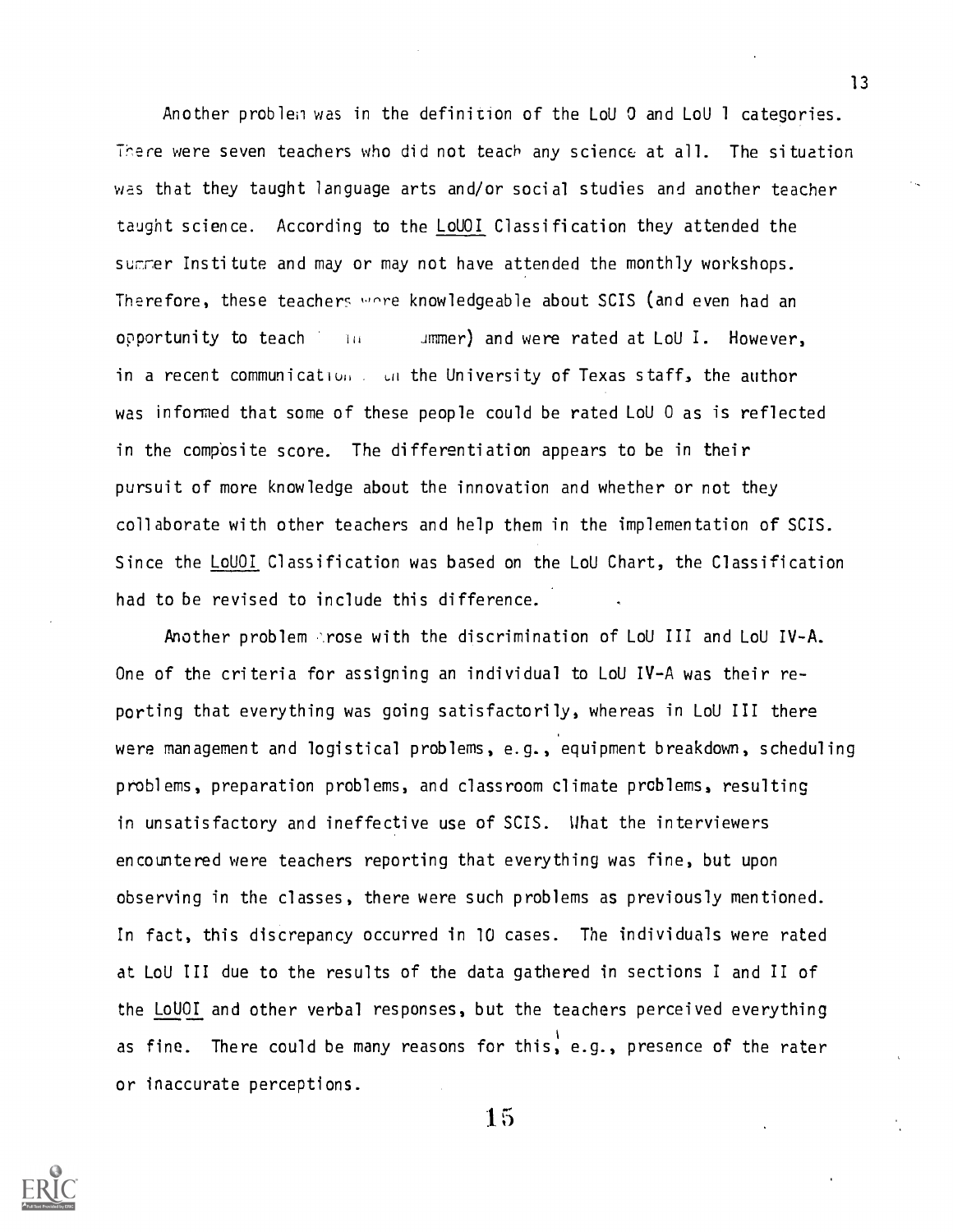Overall, there are going to be differences in the LoU's between the two instruments. However, the Spearman r value of .711 is significant and does appear to offer a high degree of agreement between them.

The reliability of the inventory is also important. This was due to the design of the instrument. The LoUOI was intentionally designed to be a low inference measure. The items were observations that were clearcut and did not have to he inferred to a high degree by the raters. The classroom climate secuse in unital interpretation and classification of the first three substantive statements and/or questions were more subjective and did require the rater to make inferences. However, with the high test-retest reliability and agreement between judges, the LoUOI appears to have maintained the intended low inference items. Obviously, replications of this study are necessary to further establish the reliability and validity.

#### Cenclusions

Based on this research, there appears to be two methods for looking at Levels of ise of an Innovation. The first is the interview approach, which gathers much important information, but which lacks the actual observation of the innovation being used. The second approach is to use an observational system such as the LoUOI. This mode lacks the indepth information which can be collected by the intervievar and is limited to the actual tire of the visitation and therefore is not  $\equiv$  cumulative as the interview. This researcher does not feel that either one of these techniques alone can 75S the situation to the fullest possible extent, but that observatior. Itudies can supplement and complement reactive types of measurement and provide another perspective from which to gather data. This is especially true in the present case, because how can one accurately



 $16$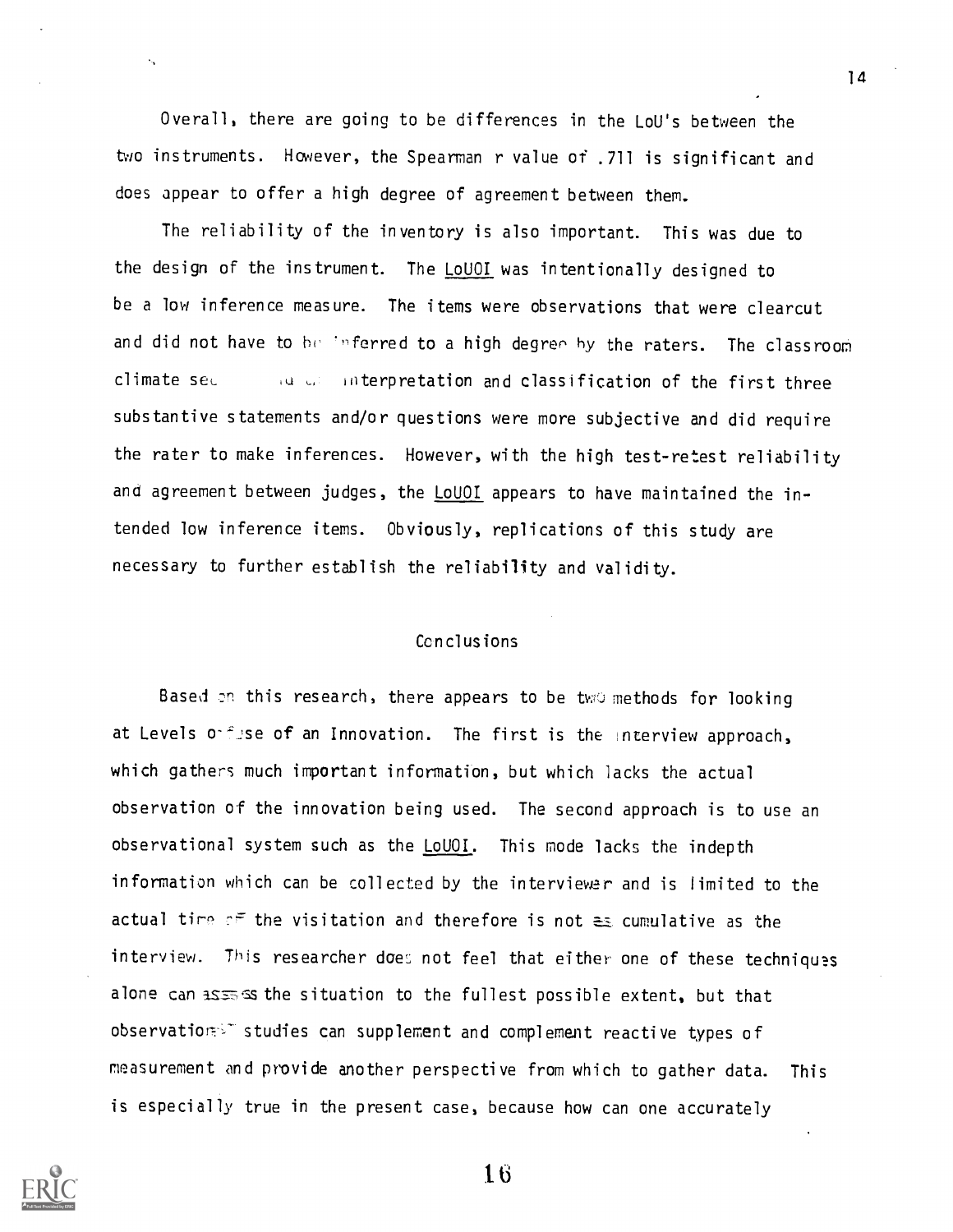reasure the amount of use an innovation is receiving without actually observing it in use? This question is fundamental to this type of research.

The author believes that this inventory is a powerful tool for assessing the way a particular innovation is used. The present study specifically dealt with SCIS, but the LoUOI could easily be adapted to many situations, simply by substituting items in the appropriate section. However, the three sections of the LoUOI are necessary components for measuring LoU, while the items within  $t$ . three sections are subject to more flexibility.

The Concerns Based Adoption Model (Hall, 1975) represents an approach to most types of innovations that are considered for adoption within a school system and that are the subject of teacher workshops and institutes. The underlying assumption of this model is that change is a process, not an event. It is telt that the LoUOI represents an attempt to describe. individuals who are a part of the process, and, combined with the Stages of Concern Question re and Levels of Use Interview, can provide a valid and reliable description of the teachers involved, and a stepping stone to developing strategies to resolve the concerns and problems that are part of the adoption permiess.



17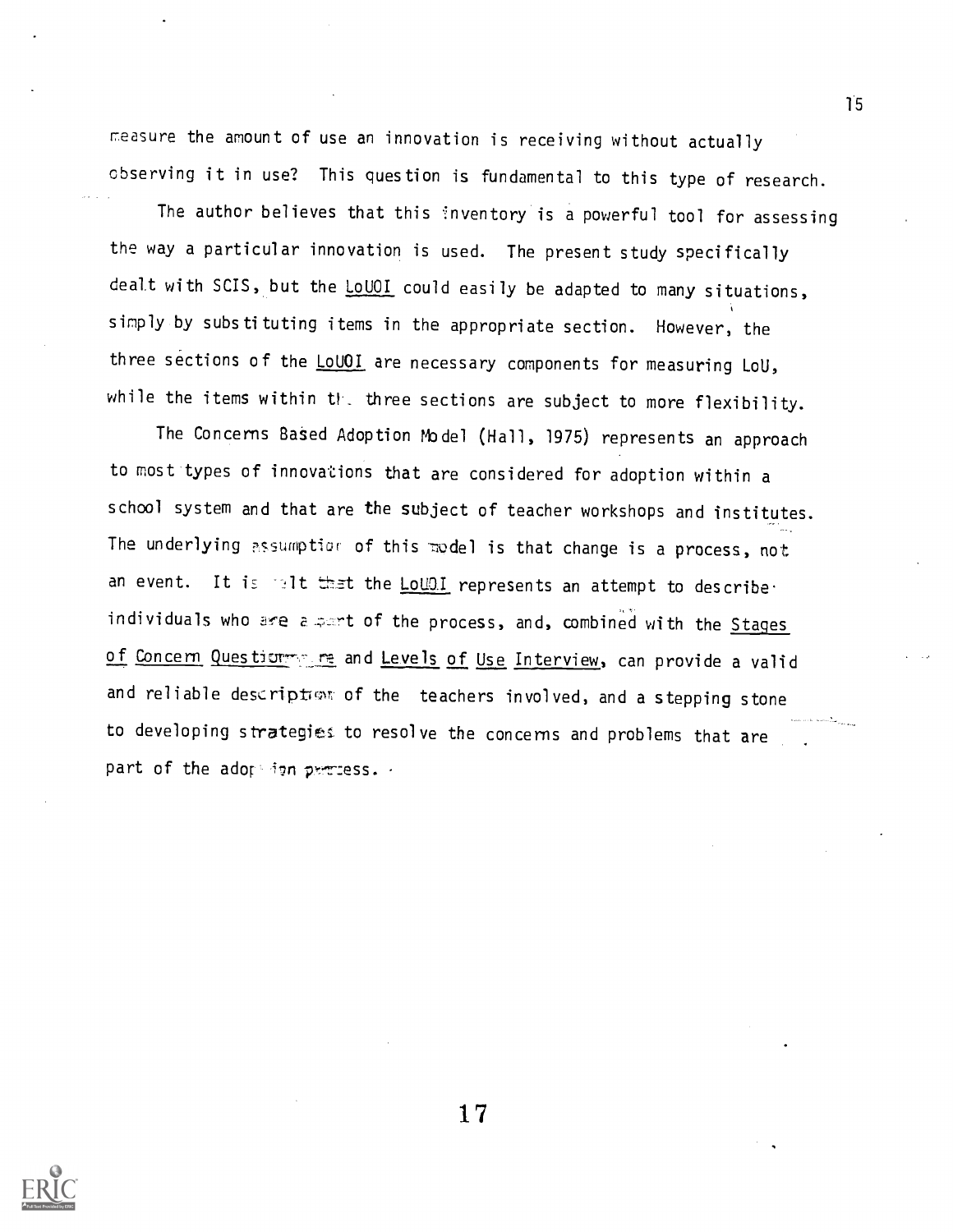#### References

- Hall, G. The effects of "change" on teachers and professors -- theory, research, and implications for decision-makers. Paper presented at the National Invitational Conference on Research on Teachers Effects: An examination by Policy-Makers and Researchers. Austin, Texas, November,  $1975.$
- Hall, G., and Loucks, S. A Developmental Model for Determining Whether or Not the Ireatment Really is Implemente . Austin, Texas: Research and Development Center for Teacher Education, The University of Texas, January, 1976, in press.
- Hall, G., Loucks, S., Rutherford, W., and Newlove, B. Levels of use of the innovation: a framework for analysing innovation adoption. Journal of Teacher Education, 1975, 26, 52-56.
- LaShier, W., Hall, G., and Colbert, J. Inservice education: identifying and responding to concerns of teachers of Science Curriculum Improvement Study materials. Paper presented at the annual meeting of the Association of Educators of Teachers in Science, Philadelphia, March, 1976.
- Loucks, S., Newlove, B., and Hall, G. Measuring Levels of Use of the Innovation: A Manual for Trainers, Interviewers, and Raters. Austin, Texas: Research and Development Center for Teacher Education, The University of Texas, 1976. (Note: Currently this manual is only available to prospective researchers who are interested in collaborating with the CBAM Project staff in refining the interview training system.)
- Siegel, S. Nonparametric Statistics for the Behavioral Sciences. New York: McGraw-Hill Book Co., 1956.
- The LoU Chart (The Levels of Use of the Innovation). Procedures for . Adopting Educational Innovations Project. Austin, Texas: Research and Development Center for Teacher Education, The University of Texas, 1975.
- Webb, E., et. al. Unobtrusive Measures: Non-Reactive Research in the Social Sciences. Chicago: Rand McNally and Co., 1968.



16

 $\mathbf{I}$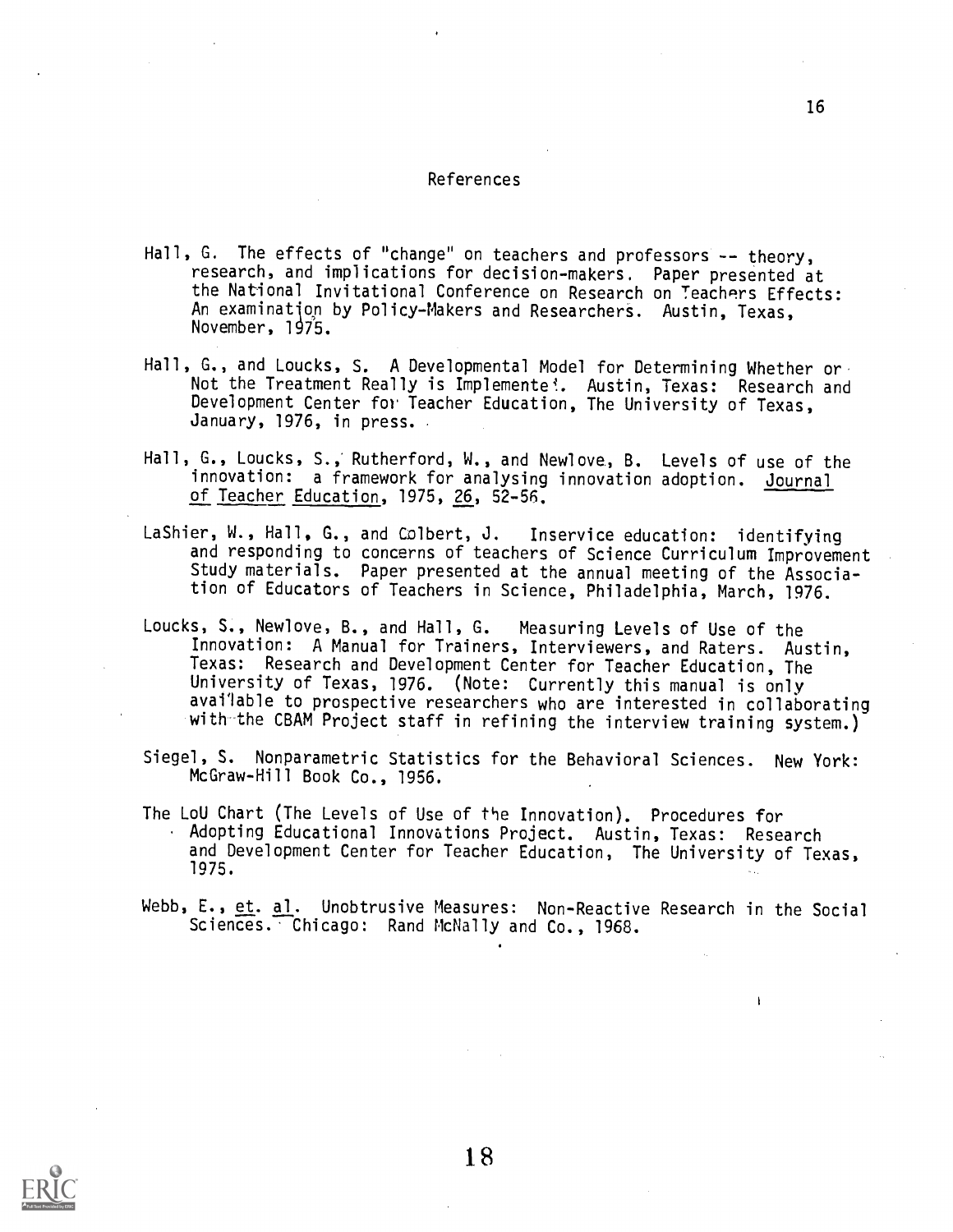#### Table I

#### Stages of Concern About the Innovation

- 0 UNAWARENESS: No indication of interest in or concern about the innovation.
- INFORMATIONAL: Expresses a general awareness of the innovation  $\bf{I}$ and learning more about it. The user seems to be unworried about himself in relation to the innovation. The potent... adopter considers substantative aspects of the innovation in a selfless manner inquiring about general characteristics, effects, and requirements for use. Information needs and interest are of a more cursory nature reflecting general non-committal feelings, limited evaluation and minimal personal investment.
- II PERSONAL: Reflects uncertainty about the roles played by the tndividual user and of the demands placed upon him, including analysis of his role in relation to the reward structure of the organization decision making and consideration of potential conflicts with existing structures or personal commitment that have financial or status implication of the program for self and colleagues may also be expressed.
- III MANAGEMENT: Expressions about the process of using the innovation and the best use of information and resources. The statements focus on issues related to efficiency, organizing, managing, scheduling, and time demands.
- IV CONSEQUENCE: Indications of exploration of impact of the innovation on clients in his immediate sphere of influence. Expressions about relevance for clients, evaluation of client outcomes, including performance and competencies, and how his use of the innovation can be changed to increase client outcomes are stated.
- COLLABORATION: Focus is on increasing impact on clients through collaboration with others regarding use of the innovation.
- VI REFOCUSING: Indications of user's exploration of more universal benefits from the innovation, including the possibility of major changes or replacement with a more powerful alternative.

Procedures for Adopting Education Innovations Project The Research and Development Center for Teacher Education The University of Texas at <sub>Tustin</sub>

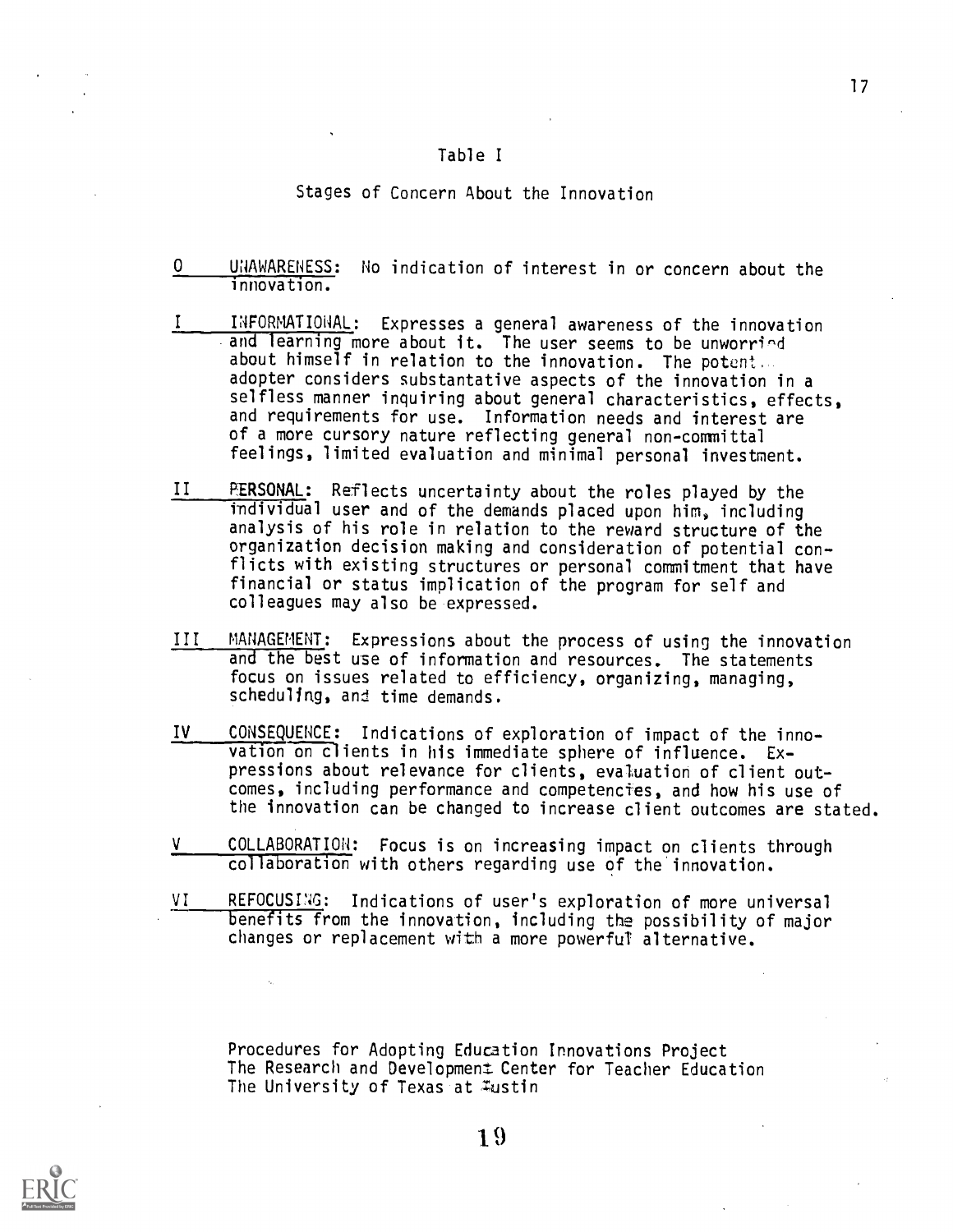### Table 2

Levels of Use of the Innovation

|                 | LEVELS OF USE       | DEFINITION OF USE                                                                                                                                                                                                                                                                                                                                                                     |
|-----------------|---------------------|---------------------------------------------------------------------------------------------------------------------------------------------------------------------------------------------------------------------------------------------------------------------------------------------------------------------------------------------------------------------------------------|
| 0               | <b>NONUSE</b>       | State in which the user has little or no know-<br>ledge of the innovation, medan 1 gment with<br>the innovation and is doing nothing toward<br>becoming involved.                                                                                                                                                                                                                     |
| Ι               | <b>OR IENTATION</b> | State in which the user has recently acquired<br>or is acquiring information about the innovation<br>and/or has recently explored or is exploring<br>its value orientation and its demands upon<br>user and user system.                                                                                                                                                              |
| II              | PREPARATION         | State in which the user is preparing for first<br>use of the innovation.                                                                                                                                                                                                                                                                                                              |
| III             | MECHANICAL USE      | State in which the user focuses most effort on<br>the short-term, day-to-day use of the innovation<br>with little time for reflection. Changes in use<br>are made more to meet user needs than client<br>needs. The user is primarily engaged in a step-<br>wise attempt to master the tasks required to use<br>the innovation, often resulting in disjointed and<br>superficial use. |
| <b>IVA</b>      | <b>ROUTINE</b>      | Use of the innovation is stabilized. Few, if<br>any, changes are being made in ongoing use.<br>Little preparation or thought is being given to $\rightarrow$<br>improving innovation use or its consequences.                                                                                                                                                                         |
| IV <sub>B</sub> | REFINEMENT          | State in which the user varies the use of the<br>innovation to increase the impact on clients<br>within the immediate sphere of influence.<br>Variations are based on knowledge of both short-<br>and long- term consequences for clients.                                                                                                                                            |
| ٧               | INTEGRATION         | State in which the user is combining own efforts<br>to use the innovation with related activities of<br>colleagues to achieve a collective impact on<br>clients within their common sphere of influence.                                                                                                                                                                              |
| VI              | <b>RENEWAL</b>      | State in which the user reevaluates the quality<br>of use of the innovation, seeks major modifications<br>of or alternatives to present innovation to<br>achieve increased impact on clients, examines<br>new developments in the field, and explores new<br>quals for self and the system.                                                                                           |

The Research and Development Center for Teacher Education The University of Texas at Austin



 $\mathbf{I}$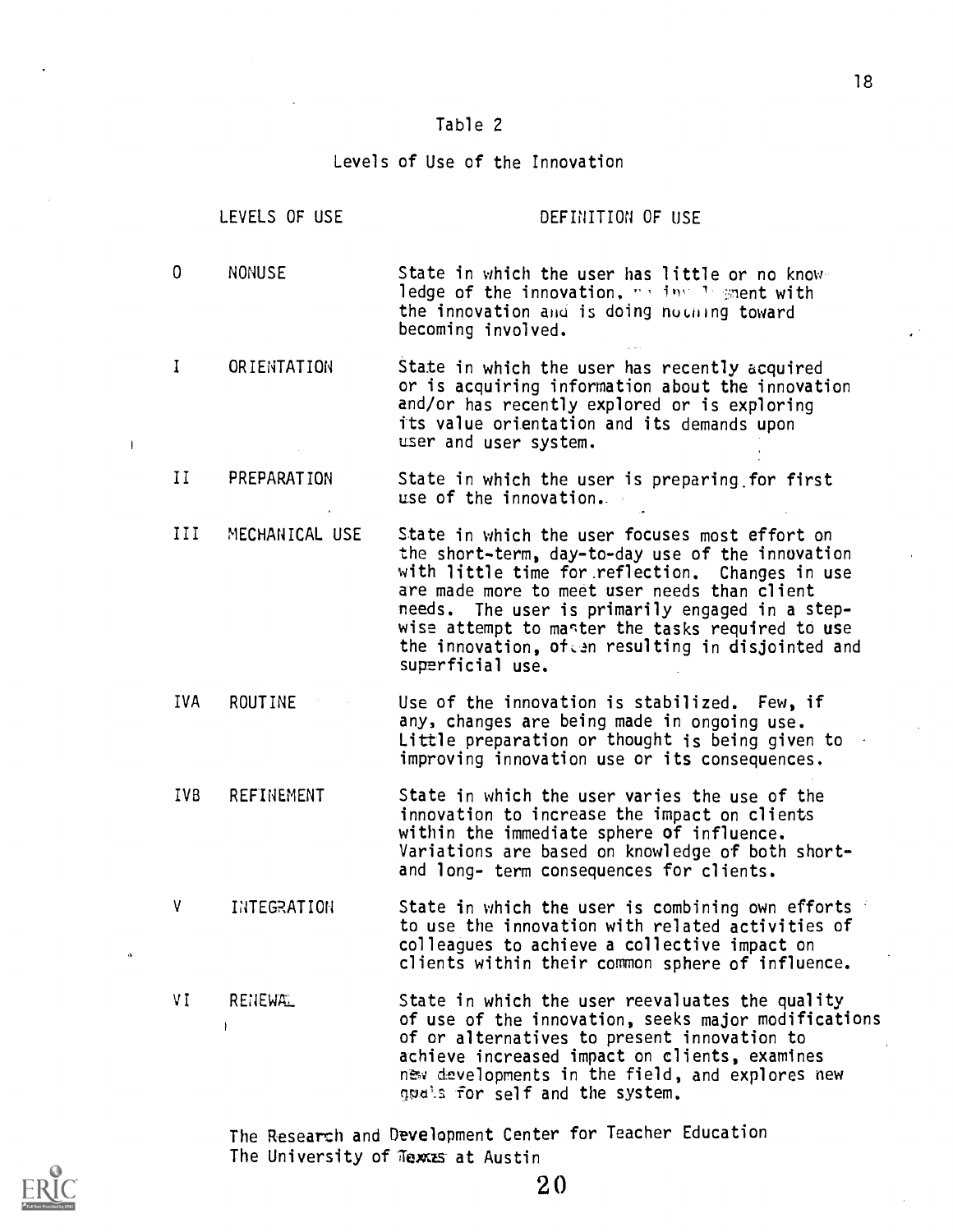### Table 3 - Lou CHART

#### CATEGORIES

| ASSESSING                                                                                                                                                                                              | <b>PLANNING</b>                                                                                                                                                                                                                           |                                                                                                                                                 |                                                                                                                                                                                                                                                                                                                           |
|--------------------------------------------------------------------------------------------------------------------------------------------------------------------------------------------------------|-------------------------------------------------------------------------------------------------------------------------------------------------------------------------------------------------------------------------------------------|-------------------------------------------------------------------------------------------------------------------------------------------------|---------------------------------------------------------------------------------------------------------------------------------------------------------------------------------------------------------------------------------------------------------------------------------------------------------------------------|
| Estrologistive potential or actual use of<br>the innovation or some aspect of it.<br>This can be a mental assessment or<br>ean involve actual collection and anal-<br>gais et data.                    | Designs and outwars short- and/or<br>long-rings steps to be tiken during<br>process of innovering adopting, I.m.,<br>aligns resources, athedular activities,<br>meets with others to organize and/or<br>coordinate use of the innovation, | STATES REPORTING<br>Describes personal stand at the pres-<br>ent time to relation to use of the in-<br>novation.                                | PERFORMING<br>Carries out the actions and activities<br>entailed in operationalizing the Innova-<br>tion.                                                                                                                                                                                                                 |
| Teres no estion to analyze the innova-<br>tion, its characteristics, possible use, or<br>ostalvendes of use.                                                                                           | Schedules no time and specifies no<br>steps for the study or use of the inno-<br>vation.                                                                                                                                                  | Reports little at no personal involve-<br>ment with the innovation.                                                                             | Takes no discarnible action toward<br>learning about or using the innovation.<br>The innovation and/or its accoutements<br>are not present or in use.                                                                                                                                                                     |
| Analyzas and etmosies materials, con-<br>astro-rauphements for usa, evaluation<br>record potential butcomes, strengins<br>and weakness for purpose of making<br>a declica socialist of the innovation. | Plans to gather necessary information<br>and resources as needed to make a<br>decision for or against use of the Inno-<br>valion.                                                                                                         | Reports presently orienting self to what<br>the innovation is and is not.                                                                       | Explores the Innovation and require-<br>about It, raviswing descriptive informa-<br>tion and sample materials, attending<br>others using it.                                                                                                                                                                              |
| Analyzas Cotarisd requirements and<br>ain'inia ratources for initial use of the<br>in an an an a                                                                                                       | Identifies steps and procedures entailed.<br>In obtaining resources and organizing<br>the Innovation.<br>œ                                                                                                                                | Reports preparing sell for initial use of<br>the innovation.                                                                                    | Studies reference materials in depth,<br>organizes resources and inpistion,<br>schedules and raceives skill tracing in<br>preparation for initial use.                                                                                                                                                                    |
| Exertise can use of the Innovation<br>win respect to problems of logistics,<br>rations that schedules, re-<br>scartes, and general reactions of<br>ci et 11.                                           | Plans for organizing and managing re-<br>sources, activities, and events related<br>tha Innovation. Planned-for changes<br>address manegerial or logistical issues<br>with a short-term parspective.                                      | Reports that logistics, time, manage-<br>ment, resource organization, etc., are<br>the focus of most personal efforts to<br>use the Innovation. | Manages Innovation with varying da-<br>greas of elimency. Often lacks anticipa-<br>tion of immediate consequences. The<br>Row of actions in the usar and chents<br>is often disjointed, uneven and unper-<br>tain. Woon changes are made, they are<br>primarily in response to logistical and<br>erganizational problems. |
| Limits evaluation activities to those ad-<br>minimum-leav randred, with tittle atten-<br>tion 24/2 to findings for the purpose of<br>chercier uss,                                                     | Plans Informediate and Iong-range ac-<br>tions with little projected variation in<br>how the innovation will be used. Plan-<br>ning focuses on routine use of re-<br>sources, personnel, etc.                                             | Reports that personal use of the inag-<br>vation is caing along satisfactorily with<br>fow if any problems.                                     | Uses the innovation smeathly with min-<br>lmat management problemat over time.<br>there is little variation in pattern of use.                                                                                                                                                                                            |
| anssays use of the innovation for the<br>putotie of changing current practices<br>to unarove plient putcomes,                                                                                          | Develops Intermediate and long-range<br>plans that anticipate possible and<br>needed staps, rasources, and events<br>designed to enhance client outcomes.                                                                                 | Reports varying use of the Innovation In<br>order to change chent outcomes.                                                                     | Explores and experiments with alterna-<br>tive combinations of the Innovation with<br>existing practices to maximics client<br>involvement and to optimize client out-<br>Comes,                                                                                                                                          |
| Acomissa collectribe use of the in-<br>no-auto in terms of chest outcomes<br>and attending and weaknesses of the<br>story sted allow.                                                                  | Plans apecific actions to coordinate own<br>use of the landsation with others to<br>achieve increased impact on clients.                                                                                                                  | Reports spending time and energy col-<br>laborating with others about integrating<br>awn use at the innovation.                                 | Collaborates with others in use of the<br>innovation as a mesns for erranding<br>the innovation's impact on suants.<br>Changes in use are made in esordina-<br>Eon with others.                                                                                                                                           |
| Analyzasi edirilitagen und disadvantigos<br>of major medilations or alternalives<br>Ed major medilations or alternalives                                                                               | Plans activities that involve pursuit of<br>afternatives to enhance or raplace the<br>innovation.                                                                                                                                         | Reports considering major modifications.<br>of or alleinatives to present useful the<br>innovation.                                             | Explores other innovations that could be<br>used in combination with or in place<br>of the present innovation in an arren<br>to develop more affective mesha of<br>achieving client outcomes.                                                                                                                             |
|                                                                                                                                                                                                        |                                                                                                                                                                                                                                           |                                                                                                                                                 |                                                                                                                                                                                                                                                                                                                           |
|                                                                                                                                                                                                        |                                                                                                                                                                                                                                           | LOU: A FRAMEWORK FOR ANALYZING INNOVATION ADOPTION                                                                                              |                                                                                                                                                                                                                                                                                                                           |
|                                                                                                                                                                                                        |                                                                                                                                                                                                                                           |                                                                                                                                                 |                                                                                                                                                                                                                                                                                                                           |
|                                                                                                                                                                                                        |                                                                                                                                                                                                                                           |                                                                                                                                                 |                                                                                                                                                                                                                                                                                                                           |

ER

19

÷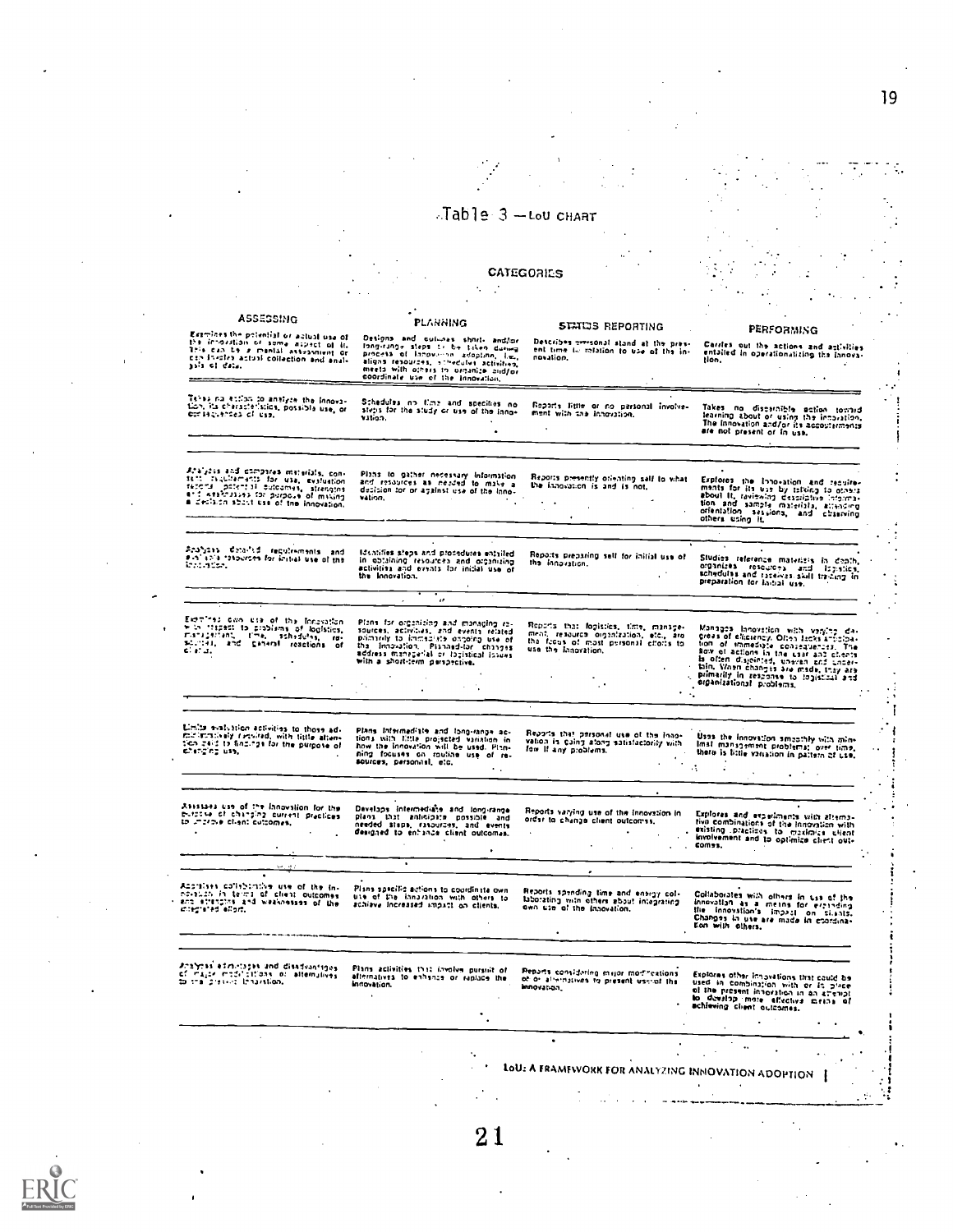| LEVELS OF USE                                                                                                                           |                                                                                     | Table 3-Lou charr                                                                                             |                                                                                     |  |
|-----------------------------------------------------------------------------------------------------------------------------------------|-------------------------------------------------------------------------------------|---------------------------------------------------------------------------------------------------------------|-------------------------------------------------------------------------------------|--|
| SCALE POINT                                                                                                                             |                                                                                     |                                                                                                               |                                                                                     |  |
| DEFINITIONS OF THE                                                                                                                      |                                                                                     |                                                                                                               |                                                                                     |  |
| LEVELS OF USE                                                                                                                           |                                                                                     |                                                                                                               |                                                                                     |  |
| OF THE INNOVATION                                                                                                                       |                                                                                     | <b>CATEGORIES</b>                                                                                             |                                                                                     |  |
| Levels of this ara distinct states that                                                                                                 |                                                                                     |                                                                                                               |                                                                                     |  |
| gepresent chsecrably diffrent types of<br>behavior and pollerns of innavaling                                                           |                                                                                     |                                                                                                               |                                                                                     |  |
| usa as anhibited by individuals and<br>groups. These favels characterize a                                                              |                                                                                     |                                                                                                               |                                                                                     |  |
| wen entitious of Investories after                                                                                                      | KNOWLEDGE                                                                           | ACQUIRING INFORMATION                                                                                         | SHARING                                                                             |  |
| skills and varying use of the Innova-<br>gon. Each lovel encompassed a range                                                            | That which the user knows about char-<br>actaristics of the innovation, how to      | Solicity Information about the Innova-<br>tion in a variety of ways, including                                | Discusses the Innovation with others.                                               |  |
| of behaviors, but is binded by a set<br>of identificate Decision Paints, For                                                            | use it, and consequences of its use.<br>This is countine knowledge related to       | questioning resource parsons, corres-<br>ponding with resource agencies, re-                                  | Sharts plans, Ideas, resources, out-<br>comes, and problems related to use of       |  |
| discriptive purposes, each textl is de-<br>Gned by saven categories.                                                                    | using the innovation, not feelings or<br>attitudas.                                 | viswing printed materials, and making                                                                         | the innovation,                                                                     |  |
| LEVEL 0                                                                                                                                 |                                                                                     | sisits.                                                                                                       |                                                                                     |  |
| NGN USE: State in which the user has                                                                                                    | Knows nothing about this or similar in-                                             | Takes little or no action to solicit infor-                                                                   |                                                                                     |  |
| little of as knowledge of the innovation,<br>no involvement with the initiation, and                                                    | novations or has only viry limited gen-<br>eral knowledge of efforts to develop in- | mation beyond reviewing descriptive in-                                                                       | Is not communicating with others about<br>the innovation beyond possibly acknow-    |  |
| is doing ricthing toward becoming in.<br>volva št                                                                                       | novations in the ereal                                                              | formation about this or similar innova-<br>tions when it happens to come to per-                              | ledging that the innovation exists.                                                 |  |
| <b>CECISIC'S POINT A</b>                                                                                                                |                                                                                     | sonal attention,                                                                                              |                                                                                     |  |
| LEVEL 1                                                                                                                                 | Takes action to learn more detailed information about the innovation.               |                                                                                                               |                                                                                     |  |
| GRIENTATION: State in which the user                                                                                                    | Edit tuods nottematint terenen evantt                                               | Seeks descriptive material about the in-                                                                      |                                                                                     |  |
| has acquired or in acquiring information.<br>about the interaction and/or has go-                                                       | innovation such as origin, characteris-<br>tics, and implementation requirements.   | novation. Seeks opinions and know-                                                                            | Discusses the Innovation In general                                                 |  |
| plaind or it exalating its value original.<br>Edn and its demands upon user and                                                         |                                                                                     | tedga of others through discussions.<br>visits, or workshops,                                                 | formation, materials, or ideas ebout the<br>Innovation and possible Implications of |  |
| ESSE 5/5000.                                                                                                                            |                                                                                     |                                                                                                               | its use.                                                                            |  |
| DECISION POINT B                                                                                                                        | Makes a decision to uso the Innovation by establishing a time to begin.             |                                                                                                               |                                                                                     |  |
| LEVEL <b>II</b>                                                                                                                         |                                                                                     |                                                                                                               |                                                                                     |  |
| PREPARATION: 2nate in which the usr.                                                                                                    | lews legistical requirements, naces-<br>saily resources and I ming for Initial use. | Sechs Int. motion and resources spe                                                                           | Discusses resources neemed for Initial                                              |  |
| tial.                                                                                                                                   | of the mnovation, and details of initial<br>experiences for clients.                | dificuly related to preparation for use<br>of the innovation in own solling.                                  | use of the innovation. Joins others in<br>pre-use training, and in planning for     |  |
|                                                                                                                                         |                                                                                     |                                                                                                               | resources, logistics, schedules, cle., in<br>preparation for Erst box.              |  |
| DICISION POINT C                                                                                                                        | Begins first use of the innovation,                                                 |                                                                                                               |                                                                                     |  |
| LEVEL III                                                                                                                               |                                                                                     |                                                                                                               |                                                                                     |  |
| MECHANICAL USE: State in which the<br>tiv Mouses most effort on the short-                                                              | Knows on a day-to-day basis the re-<br>quirements for using the innovation. Is      | Solicits management information about                                                                         | Discusses management and togistical                                                 |  |
| tein, day-recty use of the mnovision<br>with Note Come for refraction. Changes                                                          | more knowledgeroly on short-term ac-<br>tivities and offects than tong-ronge as-    | such laings as logistics, scheduling<br>techniques, and ideas for reducing                                    | issues related to use of the innovation.<br>Resources and materials are shared tor  |  |
| in ush als mode indre to meet usur<br>easts that chart needs. The user is                                                               | livities and effects of use of the inno-                                            | amount of time and work required of<br>usar.                                                                  | purposes of reducing management, flow<br>and logistical problems related to use     |  |
| printerily angeged in a stepmes attempt<br>to mentin the tasks required to uss the                                                      | vation.                                                                             |                                                                                                               | of the innovation.                                                                  |  |
| innovation, nitran vesulting in disjointed<br>and separities use.                                                                       |                                                                                     |                                                                                                               |                                                                                     |  |
| DECISION 70INT DIT                                                                                                                      |                                                                                     |                                                                                                               |                                                                                     |  |
| LEVEL IV A                                                                                                                              | A roulins pattern of use is established.                                            | الأدار والمعما                                                                                                | $\ddot{\phantom{1}}$                                                                |  |
| ECUTINE: Use of the innovation is                                                                                                       | Knows both short- and long-form ra-                                                 | Makes no special ofterts to seek infor-                                                                       |                                                                                     |  |
| ing made in engoing use. Little piepa-                                                                                                  | diviraments for use and how to use the<br>innovation with minimum effort or         | mation as a part of ongoing use of the<br>innovation.                                                         | Describes current use of the innovation<br>with little or no raference to srays of  |  |
| eation of thought is being given to im-<br>proving introvation use or its conse-                                                        | 457455.                                                                             |                                                                                                               | changing use.                                                                       |  |
| Cuincan,                                                                                                                                |                                                                                     |                                                                                                               |                                                                                     |  |
| DECISION POINT D-2                                                                                                                      |                                                                                     | Changes use of the innovation based on formal or informal evaluation in order to increase client outcomes.    |                                                                                     |  |
| LEVEL IV B                                                                                                                              |                                                                                     |                                                                                                               |                                                                                     |  |
| RifinantinT: State In which the user<br>varies the use of the innovation to in-                                                         | Knows cognitive and attective effects of<br>the innovation on clients and ways for  | Soticits information and materials that                                                                       | Discusses own mathods of modifying                                                  |  |
| cierza the impact on clients within Im-<br>Cod 119 schara of influence. Variations                                                      | increasing impact on clients.                                                       | focus specifically on changing use of<br>the innovation to atlact client outcomes.                            | use of the innovation to change client<br>Outcomes.                                 |  |
| are based on knowledge of both short-<br>and tong-tarm consequences for clients,                                                        |                                                                                     |                                                                                                               |                                                                                     |  |
| DECISION POINT E                                                                                                                        |                                                                                     |                                                                                                               |                                                                                     |  |
| EVEL V                                                                                                                                  |                                                                                     | failibles changes in use of langvalion based on input of and in coordination with what collectives are daing. |                                                                                     |  |
| PrillORATION: State in which the user                                                                                                   | Knows how to coordinate own use of the                                              | Setions information and opinions for                                                                          |                                                                                     |  |
| is combining own efforts to use the in-<br>mavelon win refaled activities of col-                                                       | innovation with colonizies to provide a<br>collective impact that chenic.           | the purture or collaborating with others                                                                      | Discusses elloits to Increase client Im-<br>pact through collaboration with others  |  |
| fergues to anniere a collective implict<br>On clients within their cummon sphere                                                        |                                                                                     | in use of the innovation.                                                                                     | on personal use of the innovation.                                                  |  |
| et intiares.                                                                                                                            |                                                                                     |                                                                                                               |                                                                                     |  |
| DECISION POINT F                                                                                                                        |                                                                                     | Begins exploring alternatives to be major medifications of the innovation prosently in use.                   |                                                                                     |  |
| LEVEL VI                                                                                                                                |                                                                                     |                                                                                                               |                                                                                     |  |
| t hillfull. Share in which the user re-<br>evillates the quality of use of the in-                                                      | Early ed Elien zives that could be used.                                            | Seeks information and materials about                                                                         | Fecuses discussions on identification of                                            |  |
| haration, seeils major modifications of                                                                                                 | to change or replace the present inno-<br>vellon that would improve the quality of  | other innosations as alternatives to the<br>present incovation or for making major                            | major altorotilisas of replacements for<br>the current innovation,                  |  |
| at alministrys to present innovation to                                                                                                 | outcomes of its use.                                                                | adsplanons in the innovation,                                                                                 |                                                                                     |  |
|                                                                                                                                         |                                                                                     |                                                                                                               |                                                                                     |  |
| acqueve increasad impuct on otients, ex-<br>amines raw divelopments in the field,<br>and explores naw goals for self and the<br>system. | $\blacksquare$                                                                      | $\sim$                                                                                                        |                                                                                     |  |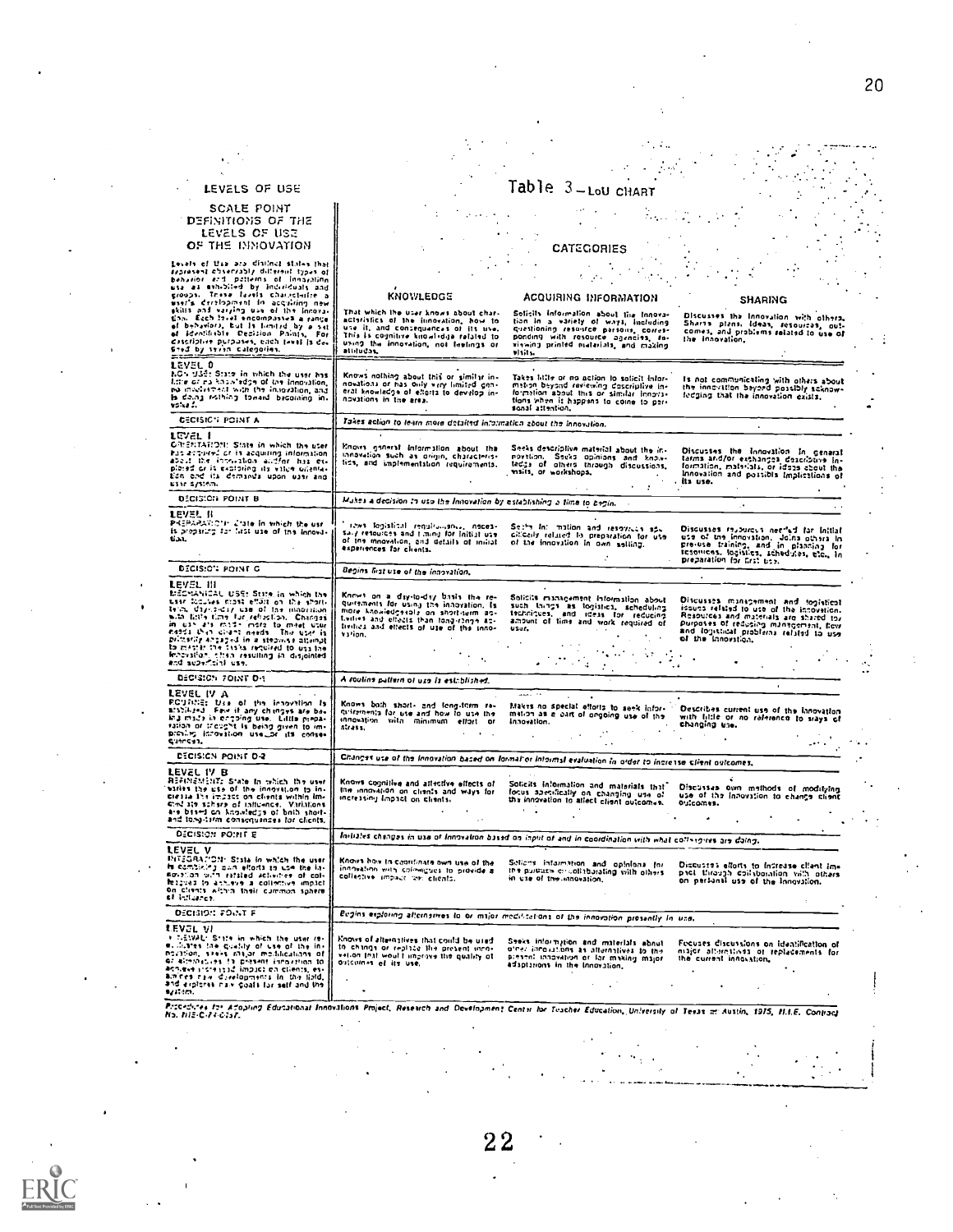#### Classification of LoUOI Criteria for Determination of Level of Use

.\* indicates the criterion is mandatory for designation in Level. Otherwise, the criterion is optional.

#### Level 0 - Nonuse

No attendence at NSF/SCIS summer Institute.

- No evidence of seeking information by reading materials about SCIS.
- \*No requests for information or materials concerning SCIS.

\*Oriented in SCIS, but expressing no interest in using it.

#### Level  $I -$  Orientation

\*Attendence at NSF/SCIS summer Institute

Requests information about SCIS to learn more about it, but has not made a decision to use SCIS.

Attends monthly workshops to acquaint self with what SCIS is and is not, but has not made a decision to use it. SCIS materials may or may not be observable in classroom.

#### Level II - Preparation

\*EVIdence of SCIS materials in class for the purpose of implementing SCIS(no experiments observable).

- \*Teacher asks logistical questions about how to begin using SCIS. Teacher requests materials from the Science Resource Center to
	- begin use of SCIS.
- Teacher requests assistance in setting up experiments for initial use of SCIS.

Teacher requests materials from SCIS kits to learn how to begin imminent use of SCIS.

Level III - Mechanical Use

- \*Evidence of SCIS materials in room(experiments may or may not be going on).
- \*Teacher asks questions concerning management and/or availability of materials to aid him/her in current use.

Teacher asks logistical questions about how to cope with or cut down on ineffective mechanical use.

\*Classroom climate and use of SCIS chaotic, not smooth as defined by:

- a. Roles of teacher and students not well defined.
- b. Students ask many procedural questions that indicate a lack of teacher anticipation of needed materials, procedures, preparation, etc.
- c. Flow of actions in the teacher and students disjointed, uneven, and uncertain resulting in the ineffective use of SCIS,

Teacher requests materials from the SCIS kits to decrease logistical problems for teacher benefit.

21



 $\cdot$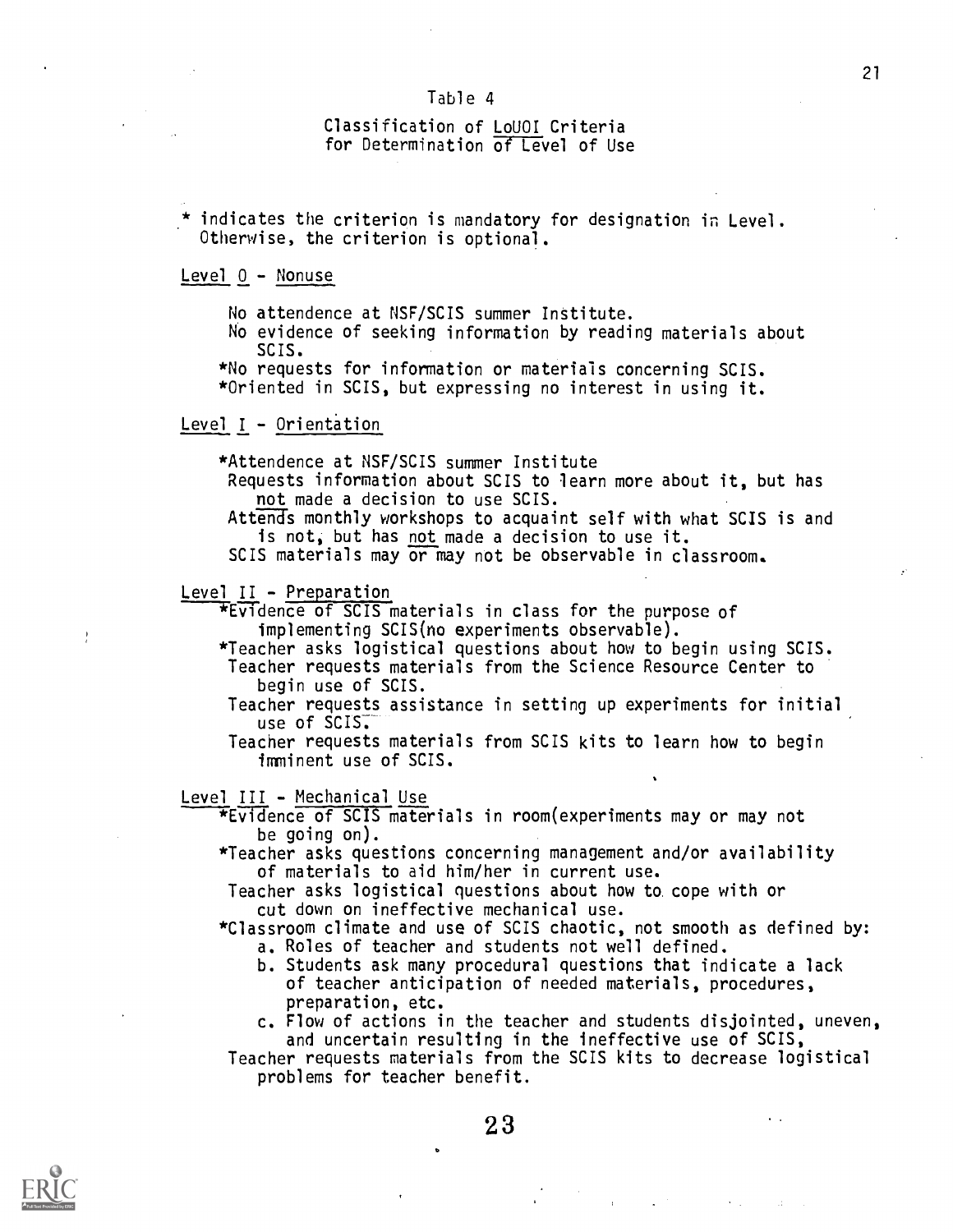Table 4

Level IV-A - Routine

\*Evidence of SCIS materials in room(experiments going on).

\*Teacher reports personal use of SCIS satisfactorily going on.

- \*Classroom climate and use of SCIS smooth, not chaotic, as defined by:
	- a. Roles of teacher ahd students are well defined(students know what they are to do, procedures are set for materi $\tilde{c}$ . distribution, grading, testing, getting teacher help,  $\epsilon \leq \epsilon$ .
	- b. Students ask few procedural questions.
	- c. Flow of actions in the teacher and students is smooth,

even, and certain, resulting in the effective use of SCIS. Students report doing SCIS regularly.

Level IVB - Refinement

\*EVidence of SCIS materials in room.

- \*Observable experiments in class as well as additional student projects.
- \*Teacher asks questions concerning modifying SCIS to improve student impact.

Teacher promotes science fairs and/or individual projects.

Teacher uses SCIS Evaluation Strategies or has designed behavioral objectives with a unique way of evaluating students, and

changes the use of SCIS to increase student outcomes.

Observation and/or reports of coordinating SCIS with other subjects, e.g., language arts, math, etc.

Level V - Integration

\*Team teaching activities for improving use of SCIS.

- \*Teacher reports collaboration with colleagues to integrate use of SCIS and expand integration.
- Teacher helps organize workshops that will expand integration of use with colleagues.
- Participation in newsletter with the focus on greater SCIS impact through collaboration with other faculty.

Teacher requests materials from SCIS kits for integration of SCIS With other faculty members.

Level VI - Renewal

\*Other science curricular materials present in room which teacher is exploring for the purpose of enhancing SCIS use or replacing SCIS with something better for student use.

Teacher requests information about other science which h/she is exploring to enhance SCIS or replace SCIS to increase student outcomes.

Teacher shares ideas h/she has about alternatives which h/she might combine with SCIS to increase student outcomes.

Teacher requests materials from SCIS kits to enhance current use of SCIS by making major modifications to increase learner outcomes.

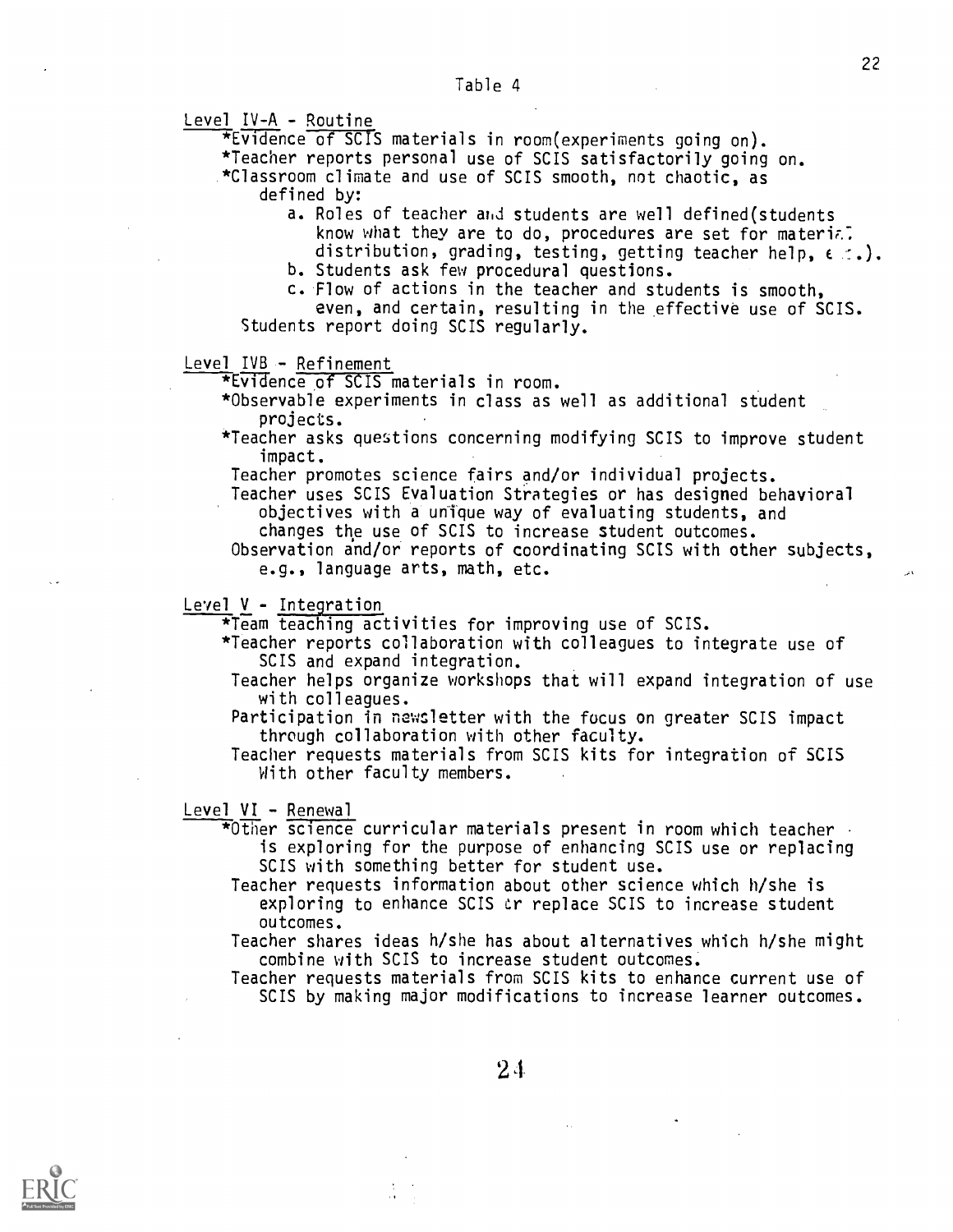### Table 5

### Relative Frequency Distribution for Levels

| Frequency               | Proportional<br>Frequency | Percent<br>Frequency |
|-------------------------|---------------------------|----------------------|
| $\mathbf{2}$            | .0606                     | 6.06                 |
| 5                       | .1515                     | 15.15                |
| 0                       | .0000                     | 0                    |
| 17                      | .5151                     | 51.51                |
| 5                       | .1515                     | 15.15                |
| 3                       | .0909                     | 9.09                 |
| $\overline{\mathbf{0}}$ | .0000                     | 0                    |
|                         | .0303                     | 3.03                 |
|                         |                           |                      |

### of Use Using the LoUOI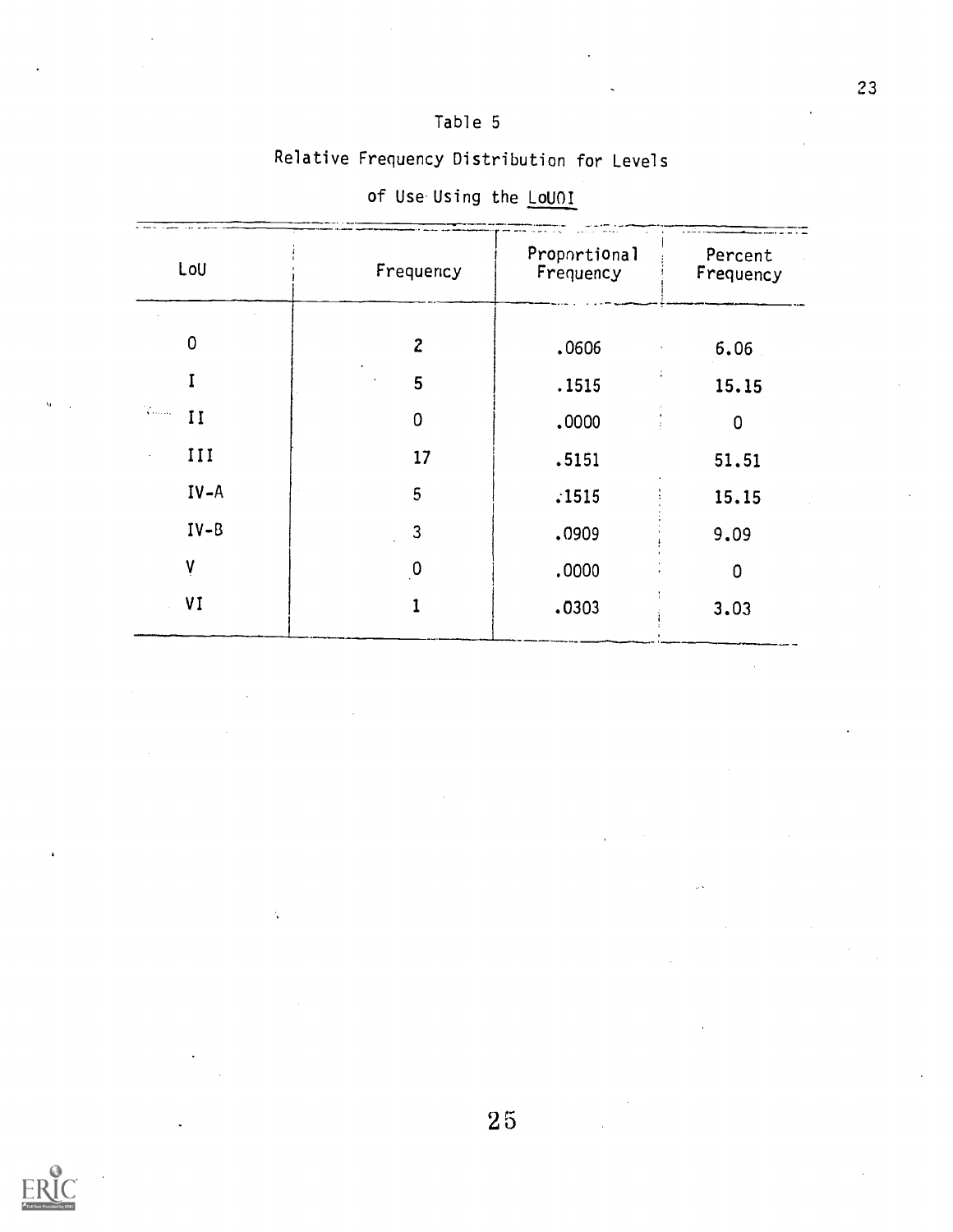#### Appendix

Levels of Use Observational Inventory(LoUOI)

| Name   | Predicted LoU          |                 |  |
|--------|------------------------|-----------------|--|
| School | Degree of Confidence-o |                 |  |
| Date   |                        | 90% 70% 50% 30% |  |

| Name   | Predicted LoU                   |
|--------|---------------------------------|
| School | Degree of Confidence-circle one |
| Date   | 90%<br>70% 50% 30%              |

The purpose of this instrument is to help administrators, department chairmen, faculty, and other interested  $\beta$  rsons to determine the Level of Use of an innovation by an individual. It was designed to aid in the curriculum adoption process, i.e., not as a personal evaluation of teachers.

#### Directions

Place a check in the appropriate category following each item.

|            |                                                                                                                                 | <b>Yes</b> | Occasionally | No |  |
|------------|---------------------------------------------------------------------------------------------------------------------------------|------------|--------------|----|--|
| Attendence |                                                                                                                                 |            |              |    |  |
|            | 1. At 1975 NSF Summer Institute<br>2. At monthly workshops (specify dates)<br>3. At Environmental Education workshops (specify) |            |              |    |  |
|            | Out of Classroom                                                                                                                |            |              |    |  |
|            | 1. Requests materials from SCIS kits<br>2. Requests SCIS teacher manuals, workbooks,<br>etc.                                    |            |              |    |  |
|            | 3. Requests materials from Science Resource<br>Center                                                                           |            |              |    |  |
|            | 4. Requests more indepth information about<br>SCIS, e.g., evaluation packets, outdoor<br>activities, etc.                       |            |              |    |  |
|            | 5. Requests field trip information                                                                                              |            |              |    |  |
|            | 6. Requests learning center information<br>7. Requests guest speaker information                                                |            |              |    |  |
|            | 8. Requests film information                                                                                                    |            |              |    |  |
|            | 9. Provides comments and/or articles for                                                                                        |            |              |    |  |
|            | newsletter                                                                                                                      |            |              |    |  |
|            | In Classroom Observations                                                                                                       |            |              |    |  |
|            | 1. Aquaria and/or terraria(class use)                                                                                           |            |              |    |  |
|            | 2. Student used aquaria and/or terraria                                                                                         |            |              |    |  |
|            | (for experiments)                                                                                                               |            |              |    |  |
|            | 3. Other living organisms present(not student                                                                                   |            |              |    |  |
|            | used)                                                                                                                           |            |              |    |  |
|            | 4. Student used living organisms present(for                                                                                    |            |              |    |  |
|            | experiments)                                                                                                                    |            |              |    |  |
|            | 5. SCIS Physical Science materials present<br>6. SCIS Physical Science experiment observed                                      |            |              |    |  |
|            | 7. SCIS Life Science experiment observed                                                                                        |            |              |    |  |
|            | 8. Other science activity observed (describe)                                                                                   |            |              |    |  |
|            | 9. Team teaching and/or collaboration                                                                                           |            |              |    |  |
|            | 10. SCIS related bulletin board                                                                                                 |            |              |    |  |
|            | 11. Presence of other curricular materials                                                                                      |            |              |    |  |
|            | 12. Evidence of SCIS Evaluation Strategies                                                                                      |            |              |    |  |
|            | being used                                                                                                                      |            |              |    |  |
|            | 13. SCIS Life Science Chapters completed                                                                                        |            |              |    |  |
|            | 14. SCIS Physical Science chapters completed                                                                                    | 26         |              |    |  |